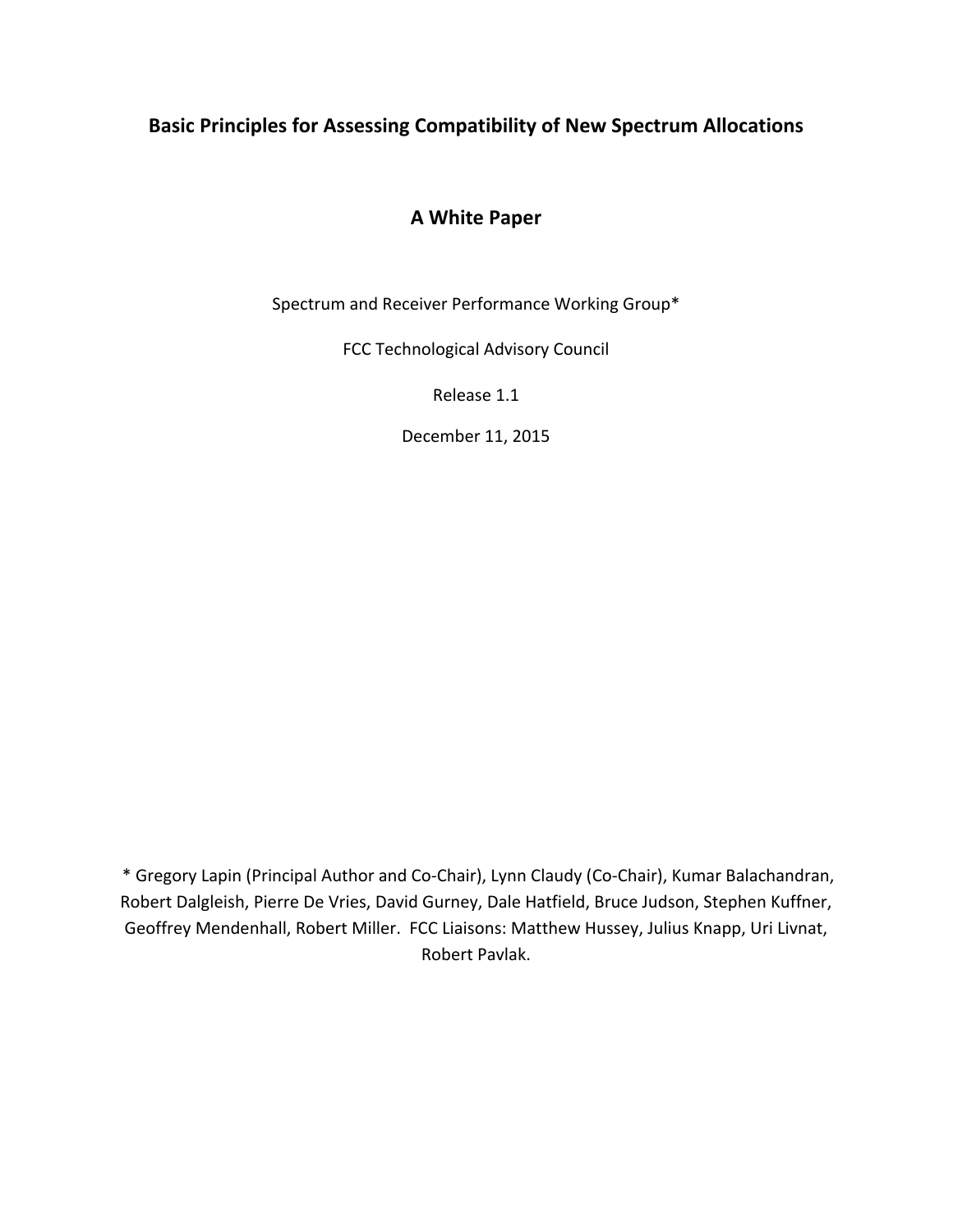# **Contents**

| Principle 1: Harmful interference is affected by the characteristics of both a transmitting service and a                                                                                                     |
|---------------------------------------------------------------------------------------------------------------------------------------------------------------------------------------------------------------|
| Principle 2: All services should plan for non-harmful interference from signals that are nearby in                                                                                                            |
| Principle 3: Even under ideal conditions, the electromagnetic environment is unpredictable. Operators<br>should expect and plan for occasional service degradation or interruption. The Commission should not |
|                                                                                                                                                                                                               |
|                                                                                                                                                                                                               |
|                                                                                                                                                                                                               |
|                                                                                                                                                                                                               |
| Principle 4: Receivers are responsible for mitigating interference outside their assigned channels.  14                                                                                                       |
| Principle 5: Systems are expected to use techniques at all layers of the stack to mitigate degradation                                                                                                        |
| Principle 6: Transmitters are responsible for minimizing the amount of their transmitted energy that                                                                                                          |
|                                                                                                                                                                                                               |
| Principle 7: Services under FCC jurisdiction are expected to disclose the relevant standards, guidelines<br>and operating characteristics of their systems to the Commission if they expect protection from   |
|                                                                                                                                                                                                               |
| Principle 8: The Commission may apply Interference Limits to quantify rights of protection from                                                                                                               |
|                                                                                                                                                                                                               |
| Principle 9: A quantitative analysis of interactions between services shall be required before the                                                                                                            |
|                                                                                                                                                                                                               |
|                                                                                                                                                                                                               |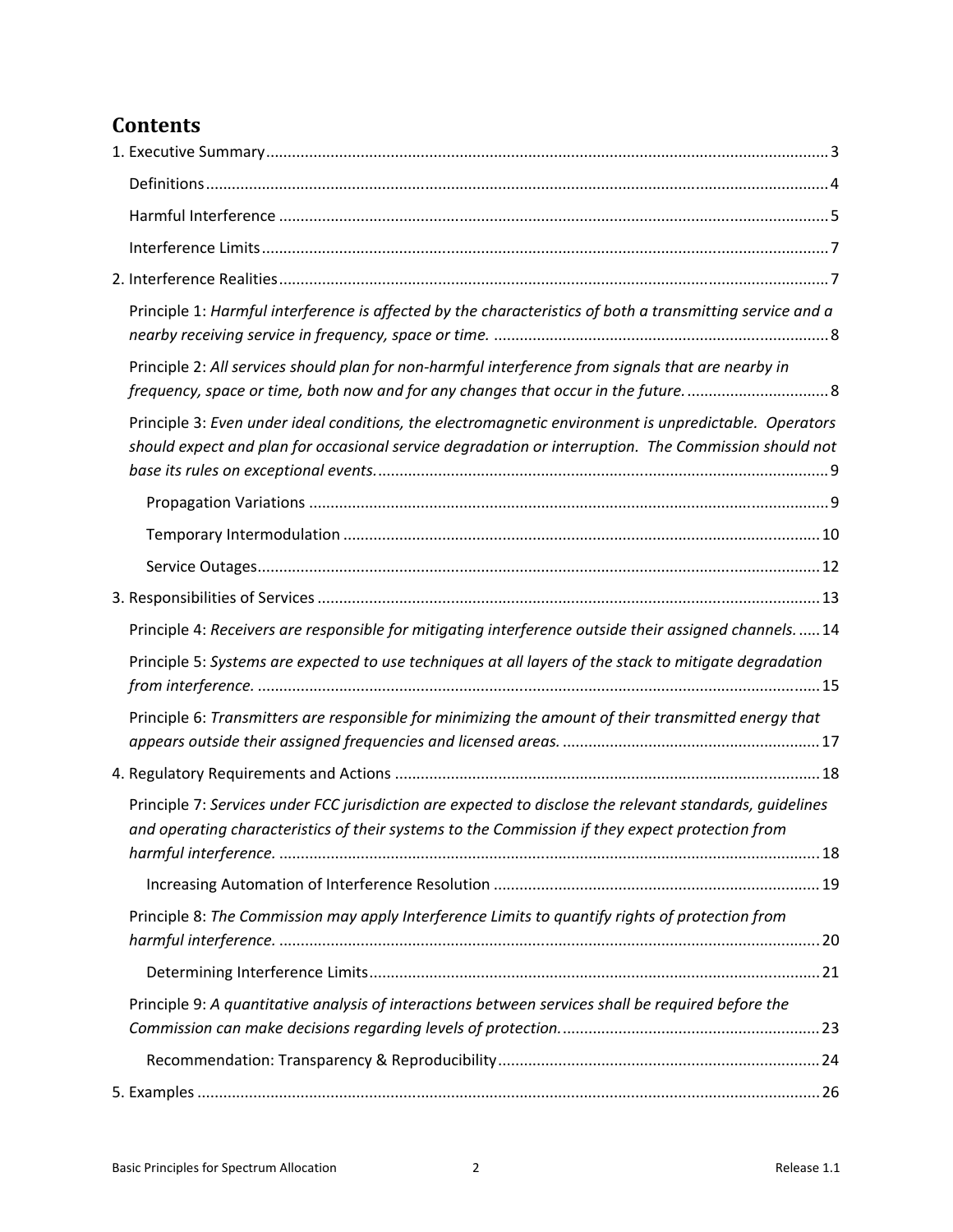## **1. Executive Summary**

Modern wireless transmission has become a substitute for wired quality connectivity rather than simply a means of reaching between two locations without wires. As such, expectations of availability and quality have been heightened. Fortunately, RF and baseband technology has also progressed, allowing more precise use of the spectrum resource compared to existing services. As frequency spectrum grows ever more crowded, the efficiency of frequency allocations for new services becomes dependent on increasing the effectiveness of spectrum utilization. Accordingly, new spectrum allocations featuring coexistence with current uses are likely to seek more value from the spectrum resource while simultaneously improving interference management. To aid the Federal Communications Commission in its task of spectrum allocation for new services, the Technological Advisory Council has developed a set of basic principles to be considered when making such decisions.

Basic principles of spectrum utilization are important for all involved parties to consider, not just the regulatory authorities. Realization of certain facts of communications technology will temper the expectations of the incumbent services using spectrum resources as well as the new services that are trying to gain entry into the spectrum.

The FCC faces a daunting responsibility when assigning frequencies to services; it must satisfy two or more conflicting interests. On the one hand, services, some of which spend large sums of money to gain access to their frequencies, desire to yield maximum use of their "property." On the other hand, the interest of society is that the frequency spectrum be used to its fullest potential. Thus, the FCC must at times choose to place services in close proximity to each other at the risk of interference between them. Much as with real private property, easements impinge across property lines for the good of the society. In a similar way, the FCC may have to choose to impinge on frequency channels. A set of nine principles introduced in this document addresses this concept so that all users of the spectrum can receive the maximum value from their allocations while still meeting the needs of society.

Continuing with the property analogy, the best interests of the society overall are met when neighbors go beyond what is required by law in order to get along. Such good neighbor policies are commonly found along property lines and it is logical to extend them to spectral boundaries.

The principles in this document have been divided into three functional groups. Principles 1‐3 discuss realities of interference that everyone must accept. Principles 4‐6 introduce the concept of responsibilities that services involved in potential interference situations have to mitigate their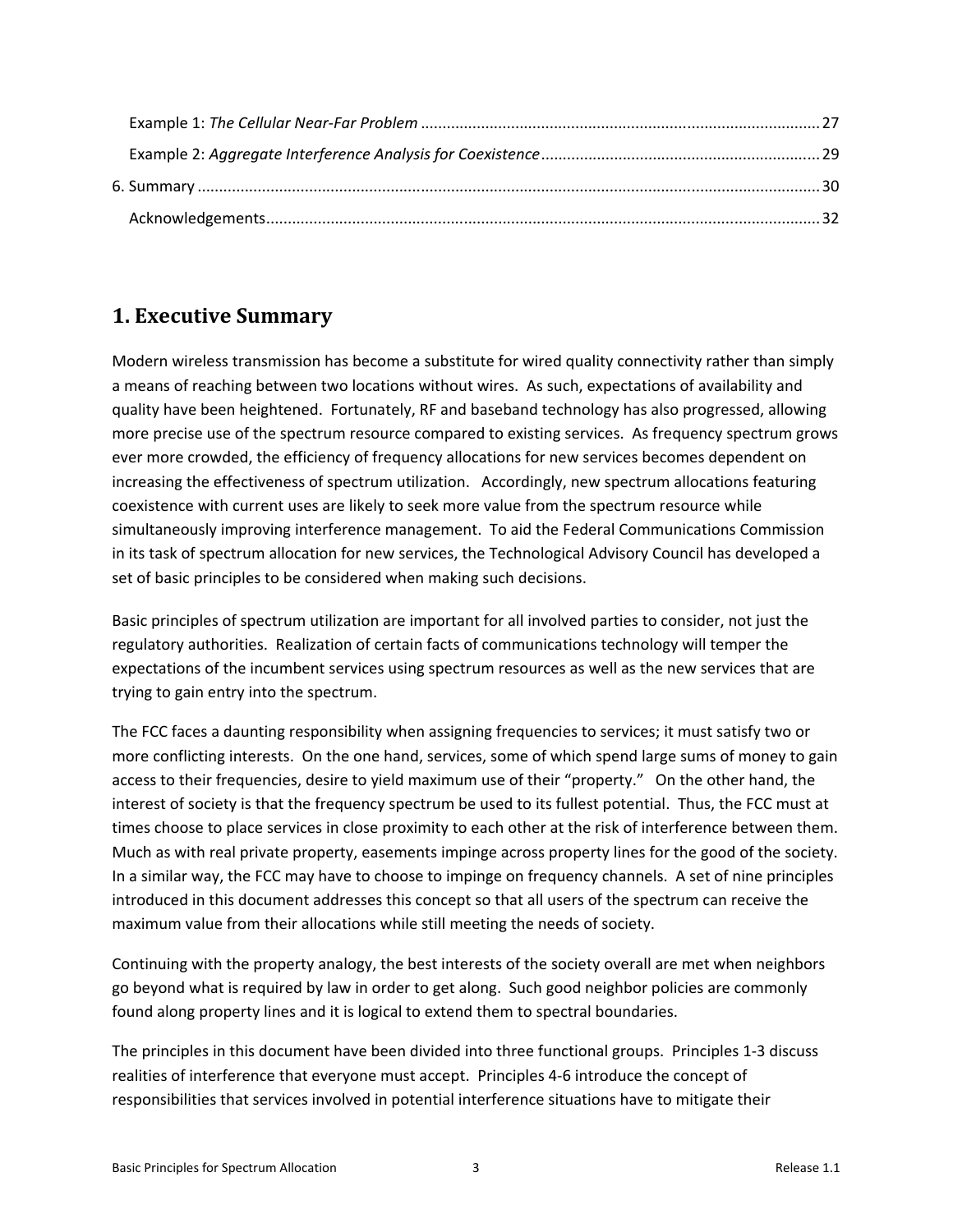interaction with other services. Finally, principles 7‐9 present requirements for, and actions that should be taken by, the regulatory authorities that make decisions regarding spectrum allocations.

Although these principles have been developed in order to aid the FCC in formulating policy, it is clear that the requirements of different services are varied. While some services require high reliability without regard for the excess cost of equipment capable of realizing this goal, other services have flourished in part because of the low cost of their equipment and, as such, have had to accept some service degradation. Clearly, "one policy fits all" is not possible with such disparate requirements of various services. Thus, though the principles espoused in this paper will help with development of policies related to inter‐service interference, the authors are not suggesting that a concrete set of regulations will fit all services in the same way.

This paper presents and discusses the nine principles. Following this are examples of actual situations of how these principles can be applied to spectrum users, both in cases where harmful interference has occurred and also cases where it has been successfully avoided.

#### **Definitions**

| <b>FCC</b>               | United States Federal Communications Commission                                           |
|--------------------------|-------------------------------------------------------------------------------------------|
| <b>TAC</b>               | Technological Advisory Council to the FCC                                                 |
| Interference             | The effect of unwanted energy due to one or a combination of emissions,                   |
|                          | radiations, or inductions upon reception in a radiocommunication system,                  |
|                          | manifested by any performance degradation, misinterpretation, or loss of                  |
|                          | information which could be extracted in the absence of such unwanted energy. <sup>1</sup> |
| Harmful Interference     | Interference that endangers the functioning of a radionavigation service or of            |
|                          | other safety services or seriously degrades, obstructs, or repeatedly interrupts a        |
|                          | radio communications service operating in accordance with the Radio                       |
|                          | Regulations <sup>2</sup>                                                                  |
| Service                  | A type of communications that uses the radio frequency spectrum                           |
| <b>Incumbent Service</b> | A service that is currently using the frequency spectrum                                  |
| <b>New Service</b>       | A service that is trying to gain access (new allocation or assignment) to the             |
|                          | spectrum                                                                                  |
| Adjacent Channel         | A frequency channel that is immediately next the frequency in use                         |
| Co-Channel               | Transmissions in the same radio frequency channel                                         |
| <b>Frequency Band</b>    | A group of radio frequency channels                                                       |
| Propagation              | The physical properties that cause a signal to move from one place to another             |
| Intermodulation          | An interaction between signals on different frequencies that results in the               |
|                          | generation of additional signals on other frequencies                                     |
| Spectrum Mask            | The pattern of attenuation values at frequencies removed from a signal's center           |
|                          | frequency                                                                                 |
| <b>SNR</b>               | Signal to Noise Ratio, often expressed in dB                                              |

1 Codified in 47CFR § 2.1.

<sup>2</sup> Codified in 47CFR § 1.907.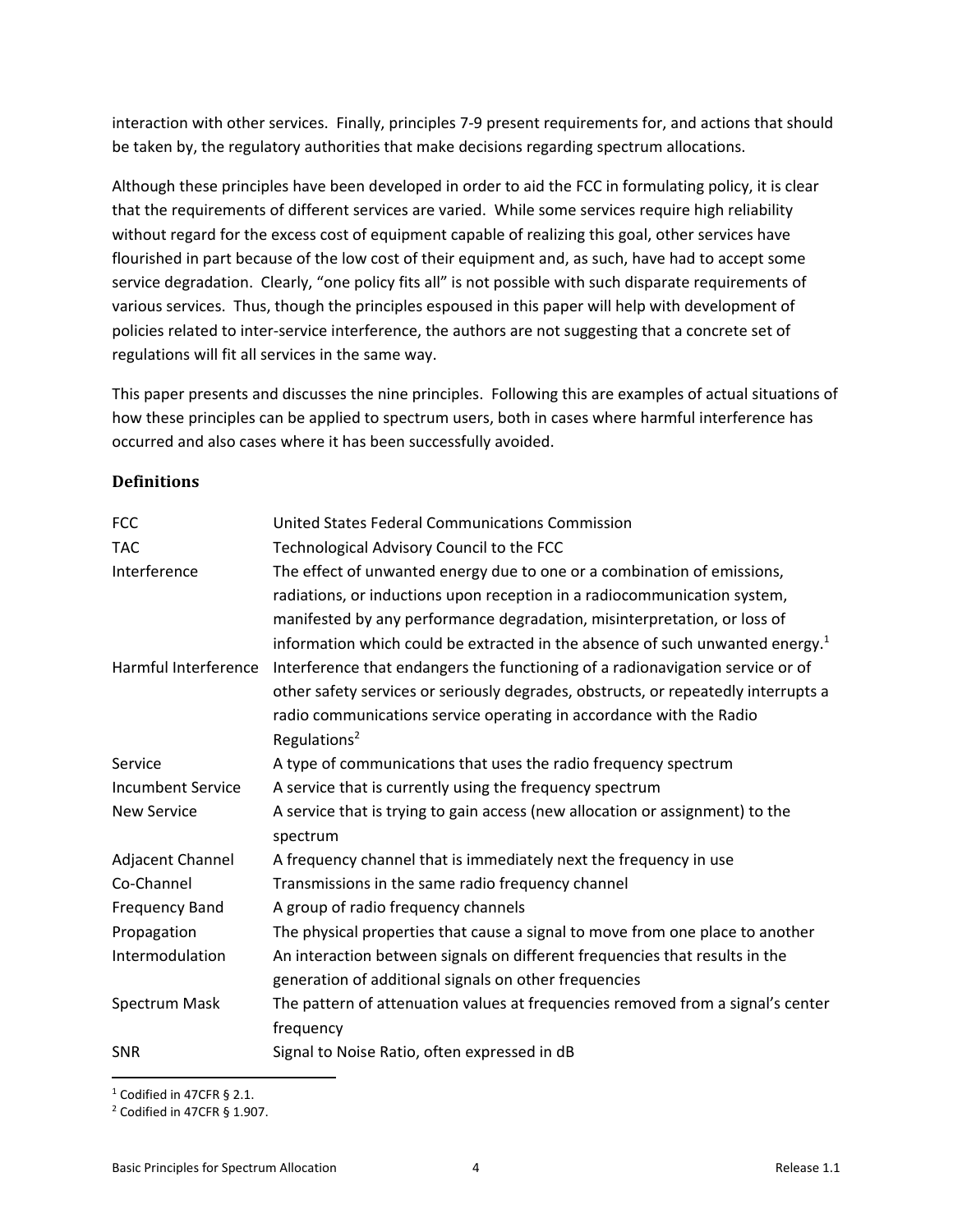| <b>SINR</b>              | Signal to Interference plus Noise Ratio, often expressed in dB                                                                                                                                                                                         |
|--------------------------|--------------------------------------------------------------------------------------------------------------------------------------------------------------------------------------------------------------------------------------------------------|
| <b>BER</b>               | Bit error rate                                                                                                                                                                                                                                         |
| dBm                      | A measure of signal power, using the logarithmic scale of decibels and comparing<br>all values to 1 milliwatt (i.e. 0 dBm is equal 1 mW).                                                                                                              |
| <b>Spurious Emission</b> | Signal energy that is not part of the communicating signal, which appears outside<br>of the assigned frequency channel.                                                                                                                                |
| Interference Limit       | The strength of an interfering signal at the input terminals of a receiver above<br>which the interference is considered to be harmful. Described in the TAC White<br>Paper, "Interference Limits Policy and Harm Claim Thresholds: An Introduction" 3 |
|                          | Harm Claim Threshold The level of an interfering signal measured at the antenna terminals of a receiver<br>above which a service can request regulatory action to resolve the interference.                                                            |

#### **Harmful Interference**

The wording in the official definition of Harmful Interference can be open to interpretation. This is a large part of the purpose of the nine principles that are being proposed.

Historically, the "harmfulness" of interference has been expressed as the amount of difficulty experienced by an individual attempting to accurately hear, view, or read the reproduced result of an original transmitted signal contaminated by interference or noise at the receiver. Such human‐centric interpretations were founded on analog transmission of the original baseband information. Since the analog format allowed only real-time transmission, appreciation of interference was completely subjective.

As wireless systems grew to make two‐way communication common, descriptive terms were used to categorize quality. An example of such an early measure was the R-S-T system<sup>4</sup>, which employed numeric values representing the Readability, Signal Strength, and Tone (in the case of Morse code) signals as a description.

Although objective standards such as "quieting" and SINAD sensitivity later appeared to express receiver performance in the presence of noise, correlation with "on-the-air" interference to quantify an amount of "harm" remained difficult. Measurement of carrier‐to‐noise ratio evolved to become a primary metric of channel quality, where interference was included in the "noise" definition.

When analog picture and video transmission became pervasive, the terms "imperceptible," "perceptible, not annoying," "slightly annoying," "annoying," and "very annoying" were added to the lexicon<sup>5</sup> of subjective representation of "harms."

<sup>3</sup> Available at https://transition.fcc.gov/oet/tac/tacdocs/reports/TACInterferenceLimitsIntrov1.0.pdf

<sup>4</sup> *Arthur M. Braaten, W2BSR, "A New Standard System of Reporting Signals", QST Magazine, 1934*

<sup>5</sup> RECOMMENDATION ITU‐R BT.500‐13, "Methodology for the subjective assessment of the quality of television pictures", (Question ITU‐R 81/6), (1974‐1978‐1982‐1986‐1990‐1992‐1994‐1995‐1998‐1998‐2000‐2002‐2009‐2012)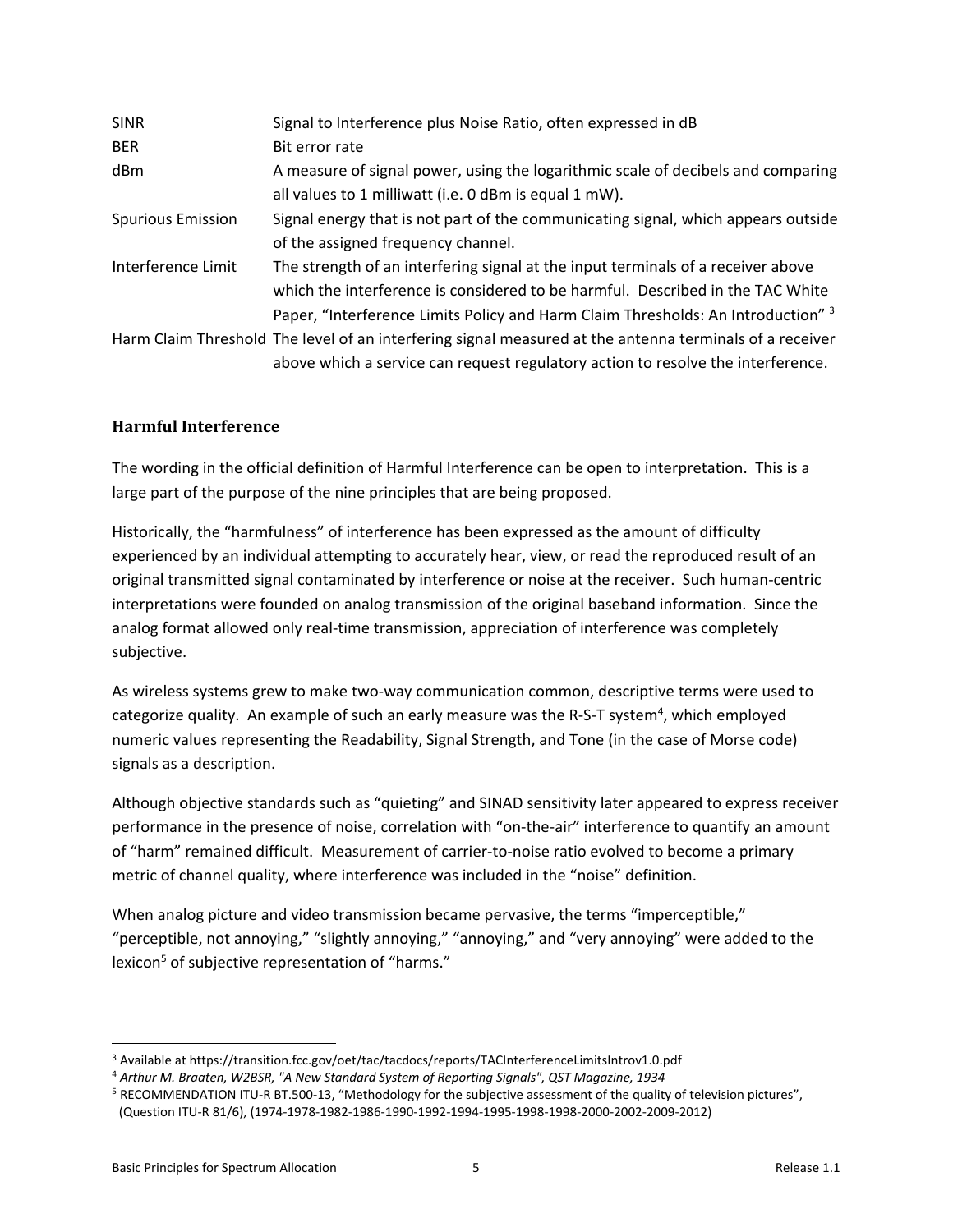When use of radio for critical control, remote measurement, radar, and safety applications proliferated, it became obvious that strong protection of these services was needed since many of these uses could be time-bound, require high accuracy, or be non-repeatable. Accordingly, the FCC coined the term "harmful interference."<sup>6</sup> Harmful interference is defined as "[a]ny emission, radiation or induction that endangers the functioning of a radio navigation service or of other safety services or seriously degrades, obstructs or repeatedly interrupts a radio communications service."

Today, any interference level other than "harmful" is deemed "non‐harmful" and is viewed as an acceptable part of using a spectrum resource wirelessly. The ITU terms this concept "Permissible Interference: Observed or predicted interference which complies with quantitative interference and sharing criteria contained in these Regulations or in ITU‐R Recommendations or in special agreements as provided for in these Regulations." The NTIA<sup>7</sup> uses the term Allowable Performance Degradation to define how much interference can be tolerated without affecting operations: Agreed‐upon degradation in the performance of a radio communication system due to interference that is at a sufficiently low level such that the performance capabilities are not significantly compromised. The degradation is often referred to in terms of the percentage change in a key performance measure such as voice circuit noise, outage time, or target detection probability.

With the advent of digital information encoding, error rate was added to carrier-to-noise ratio in a given bandwidth as a fundamental metric of received signal "goodness" building on the information‐theoretic work of Shannon. Digital coding also made it possible to transmit compressed versions of the original information, allowing less bandwidth than the original content to be used to convey material. However it further complicated subjective assessments of impairment, as errors produced different audio and visual artifacts depending on the compression type and the exact location of the encoding where the error occurred.

One of the problems going forward with newer digital transmission systems remains quantifying the extent of the "harm" judged by the receiving individual. Now that digitally encoded information is commonplace, reception through impaired channels using automated methods<sup>8</sup> to quantify quality may be needed to objectively measure QOE (Quality of Experience) in networking environments.

Until these methods become available, the current state of the art is likely to rely upon carrier‐to‐noise and error rate as fundamental pre‐detection and post detection benchmarks, and harmful interference will be defined qualitatively as interference that causes substantial impairment of a communication signal. Such degradation can be quantified by a variety of techniques that must be subjectively judged in regard to the ability of systems to meet their service requirements, or by the ability of purveyors of associated services to effectively sustain their business goals. Such a definition of what constitutes harmful interference may, for example, be agreed to in bilateral or multi‐stakeholder discussions

<sup>6</sup> FCC Regulations, 47CFR § 2.1

<sup>7</sup> NTIA Report 05‐432, 2005

<sup>8</sup> Monitoring Video Quality Inside a Network, Department of Computer Science School of Information and Computer Science University of California, Irvine, AT&T Labs ‐ Research, Amy R. Reibman, 2010.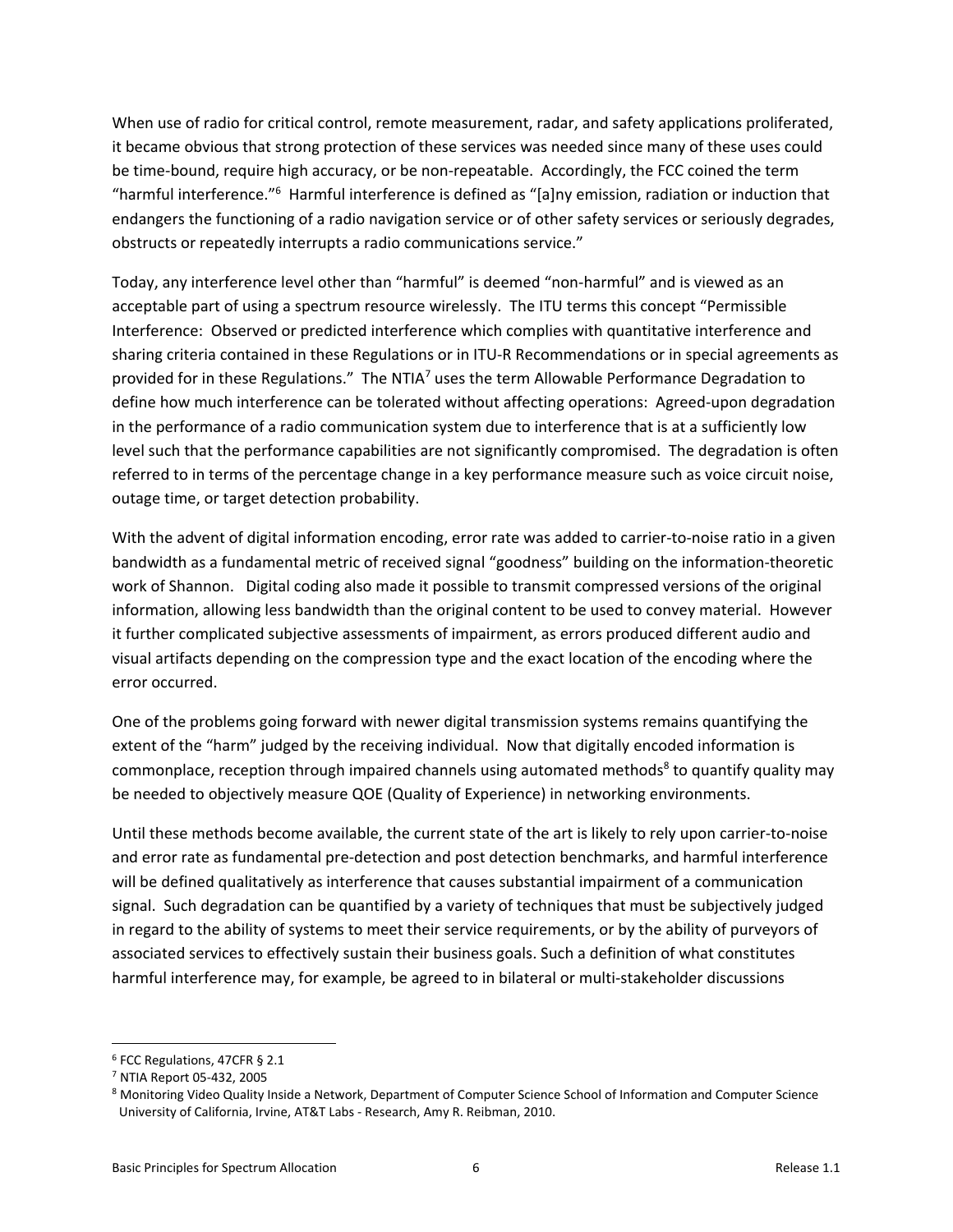between parties that will end up impacting one another, possibly in conjunction with regulatory guidance.

If appropriate messaging can occur successfully then any interference to a signal cannot be deemed to be harmful. Based on the needs of a signaling system, the definition of harmful will vary. For instance, a public safety message generally needs to be accurately understood without appreciable delay. In contrast the typical data transfer can tolerate delays and the typical video feed can tolerate small inaccuracies. Thus interference to a system that implements retransmission to correct erroneous data, thereby delaying its error‐free reception for an appreciable amount of time, could be considered to be harmful in a public safety setting. Yet the same interference would be non-harmful to many data transmission applications. Likewise, for instance, occasional interference that causes 100 milliseconds of garbling of audio could make a crucial public safety message unintelligible and thus be considered to be harmful, while the same interference to a musical transmission could be non-harmful.

#### **Interference Limits**

The process of applying quantitative signal measurement to the determination of harmful interference has been described as Interference Limits Policy. Interference limits are set in specific cases to define a level of signal appearing at the antenna terminals of a service's receivers above which the interference to that receiver is considered harmful. This can be quite variable across services, depending on the requirements of a particular service and its system behavior. Once determined, interference limits can be used to define the minimum behavior of a receiver within a particular service, thus insuring harmful interference‐free operation with a maximum efficiency of spectrum use. Interference limits were introduced in white papers by the FCC Technological Advisory Council and are discussed further in Section 4 of this document.<sup>9,10</sup>

## **2. Interference Realities**

Various terms for Interference have been used in many settings and are not always in agreement. The severity of interference often is defined by one's point of view; understandably someone who is on the receiving end of interference tends to view it as more onerous than the person who is causing the interference, or even a third party. The person running the system that is trying to receive a message is usually intolerant of any interference while the interferer may not be able to communicate successfully without causing some form of interference to others. All parties in the wireless communications arena must go into this field with certain realities about interference in mind.

<sup>9 &</sup>quot;Interference limits policy - the use of harm claim thresholds to improve the interference tolerance of wireless systems" published in 2013 and available at

https://transition.fcc.gov/bureaus/oet/tac/tacdocs/WhitePaperTACInterferenceLimitsv1.0.pdf

<sup>&</sup>lt;sup>10</sup> "Interference Limits Policy and Harm Claim Thresholds: An Introduction" published in 2014 and available at https://transition.fcc.gov/bureaus/oet/tac/tacdocs/reports/TACInterferenceLimitsIntrov1.0.pdf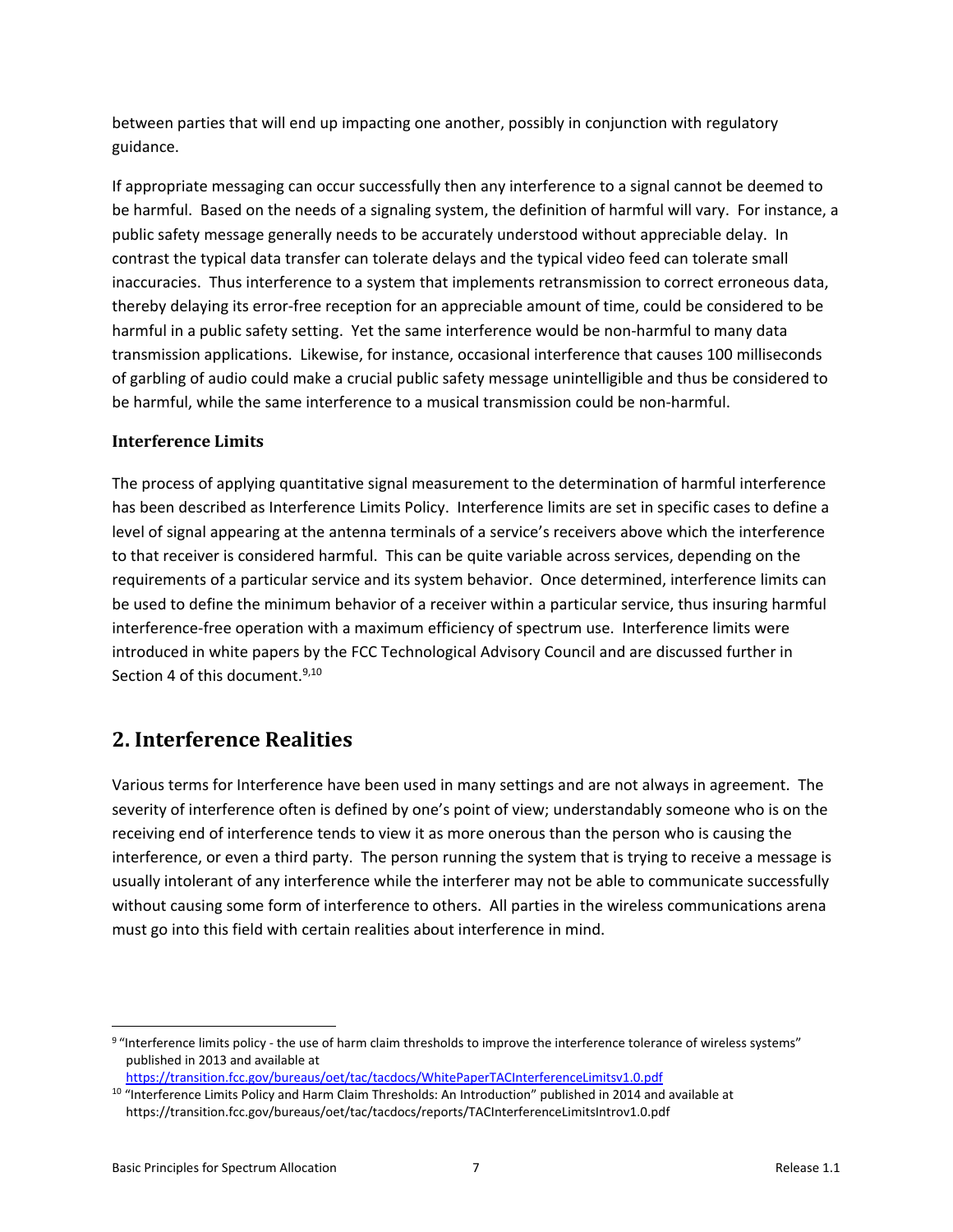### **Principle 1:** *Harmful interference is affected by the characteristics of both a transmitting service and a nearby receiving service in frequency, space or time.*

"It takes two to tango" is a well worn phrase that can be related directly to the presence of interference in a wireless communications setting. In a system where frequencies are assigned to specific communicators, an unavoidable amount of energy leaks into every channel from every other channel. The amount of energy contributed by each transmitter on a different frequency can be controlled to some extent by the transmitting system. Likewise, the amount of energy outside of the assigned frequency channel that affects a receiver can be controlled by the receiver design. In addition, the strength of a potential interferer at a receiver can be affected by the distance between the two systems. As well, energy that could cause interference has no adverse effect if no one is listening at the time it is transmitted. Thus the parameters of frequency, space and time can be manipulated to decrease interference.

Take the case of a system that requires its receivers to be able to detect very weak signals. For example, in a narrow band system it is not unreasonable for the receiver to be able to hear far away transmitted signals that are heard at a level of ‐120 dBm. FCC regulations for many transmitters require that spurious emissions not be greater than -13 dBm (Regulations also specify -20 dBm for some narrow band transmitters and different levels for certain other services). Clearly, a ‐13 dBm signal will render a receiver that is listening for ‐120 dBm signals useless. However, all is not so bleak, as ‐13 dBm is measured close to the transmitting antenna and is usually considerably smaller as the distance to the other service's receiver increases. Also, even though a transmitter can have spurious emissions as large as ‐13 dBm they usually do not occur at all frequencies but more commonly at harmonics of the transmission frequency. In the unfortunate case where a spurious emission of a nearby transmitter falls onto a weak signal system's frequency, harmful interference occurs even though all regulations have been followed.

The most common parameter that has been used in the past to lessen interference has been frequency. Frequency channels were spaced farther apart than absolutely necessary to introduce "guard bands" between channels. Going forward, the presence of unoccupied guard bands is not compatible with societal need of more efficient use of the limited spectrum. As guard bands are decreased or even eliminated, other characteristics of all wireless communications systems must be optimized to avoid harmful interference.

## **Principle 2:** *All services should plan for non‐harmful interference from signals that are nearby in frequency, space or time, both now and for any changes that occur in the future.*

Interference is everywhere in nature, whether caused by man‐made radio sources or natural ones. Even though radio services are assigned to frequency channels, effects from every radio signal can be found in all frequencies; the signal weakens significantly as it moves away from its source in both frequency and space but it never goes away entirely. Propagation effects can vary the signal strength that is seen in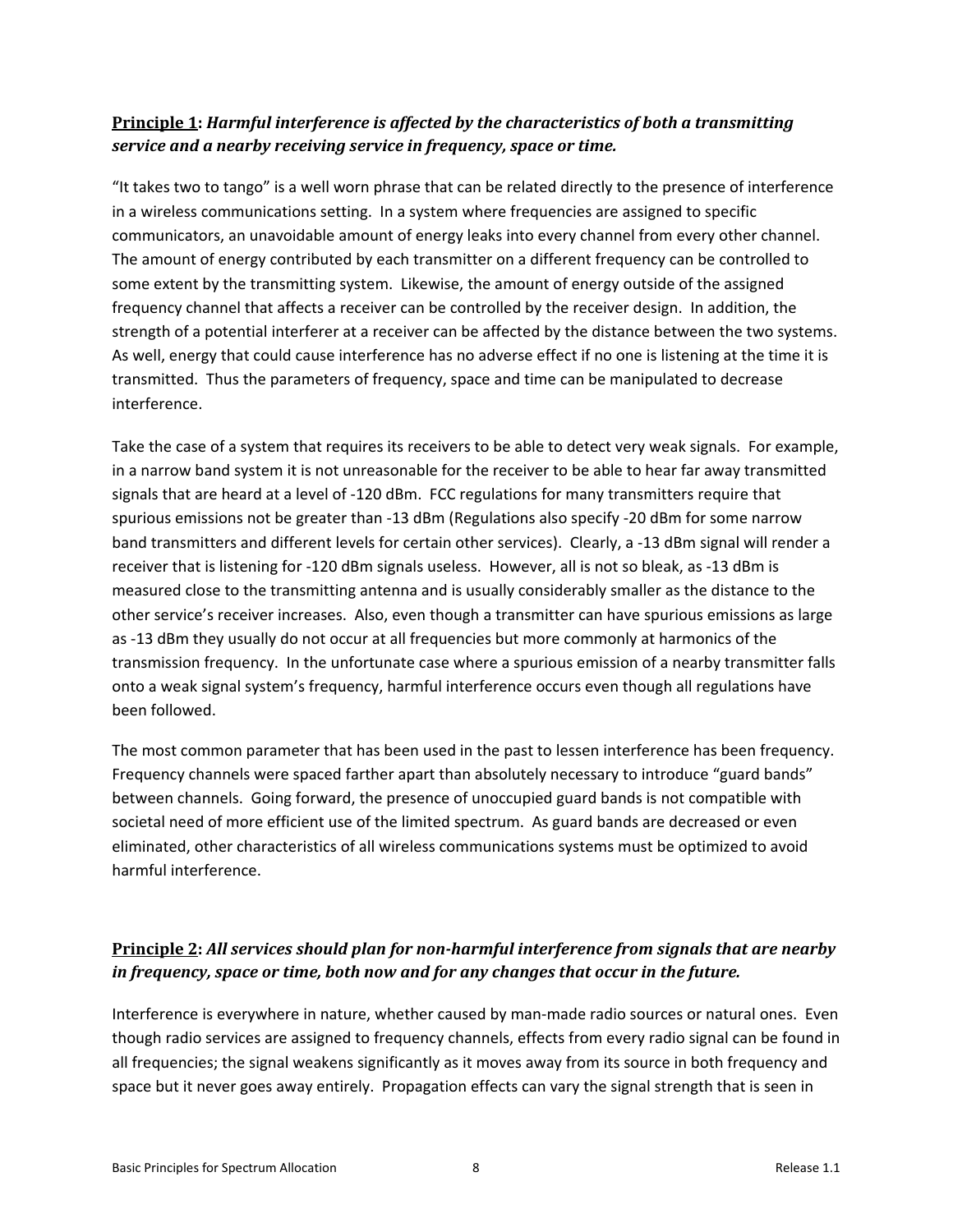other channels, as well as the signal that reaches other areas; under unusual conditions of propagation signals may cause interference where they would not normally be detected.

Frequency reuse over distance is an effective method to maximize effective use of the available spectrum. With careful design and layout, considering typical propagation effects, different services can be collocated in frequency but positioned in space so that the signal from each is minimal at the others' locations. Depending on the characteristics of the frequencies used, various natural conditions, such as sunspots, meteor showers and atmospheric temperature inversion can extend the range of transmission. For such conditions that occur infrequently, it is not efficient to extend the distance between services so that they cannot detect each other under all conditions. Rather, the usual propagation is used to space services and then under unusual conditions the services may cause interference for each other. Services should expect that they will occasionally receive such interference and should plan to use whatever techniques are available to them to tolerate infrequent episodes of these conditions.

For example, two suburban police departments separated by 50 miles were assigned to operate on the same VHF frequency. The typical transmission distance of their signals was no more than a 15 mile radius from their police stations. However, this frequency range was susceptible to temperature inversion ducting, which could extend the distance of transmission as far as hundreds of miles. Although this atmospheric condition occurred infrequently, when it did the radio messages from one department were heard by the other and occasionally were disruptive to normal operations. By implementing the technique of Tone‐Coded Squelch (CTCSS), with a different tone assigned to each system, when the rare ducting propagation occurred it would not cause the squelch of the other system to break and the distant transmissions were not heard.

It is also important to realize that conditions of interference today are unlikely to be the same as they will be in the future. There are many services that currently operate with no services assigned to adjacent frequency channels. If these systems are designed to operate under those conditions they may not work properly when other services are assigned to the adjacent channels in the future. It is important to design systems to operate effectively as if other systems occupied the adjacent channels.

**Principle 3:** *Even under ideal conditions, the electromagnetic environment is unpredictable. Operators should expect and plan for occasional service degradation or interruption. The Commission should not base its rules on exceptional events.*

#### **Propagation Variations**

According to Maxwell's equations, the propagation of electromagnetic waves is influenced by the EM properties and the geometry of the propagation medium. Any boundary between different media or a gradient of media properties (e.g. permittivity, conductivity, etc) can alter the EM wave's direction, strength and polarization. Such boundary condition microscopic effects are generally captured in macroscopic behavioral models based on large scale parameters such as terrain variation and structure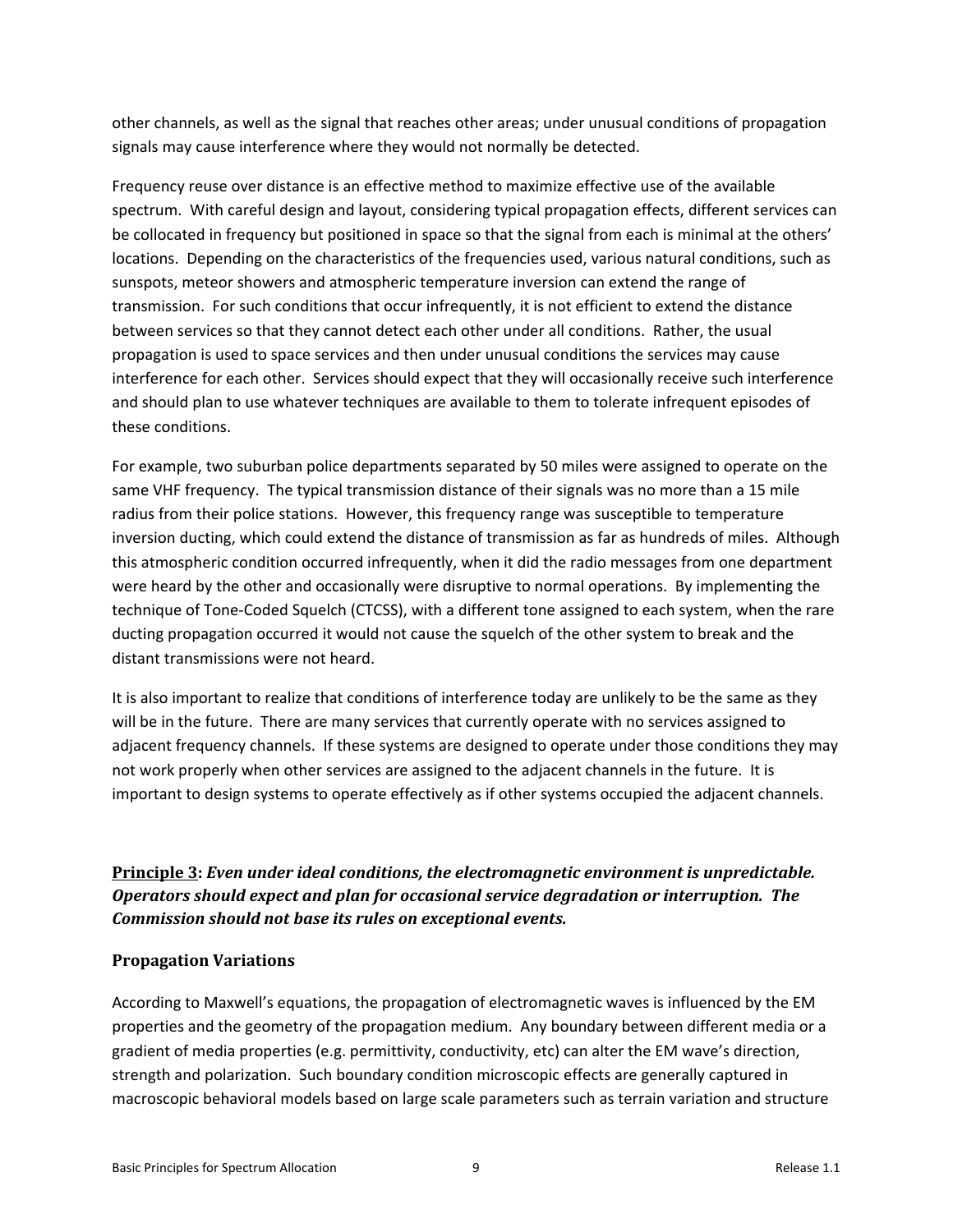and foliage statistics which give a more static impression of propagation losses. In practice the propagation loss is constantly changing due to motion at one or both ends of the radio link as well as motion in the environment, ranging from passing traffic to wind turbine farms to atmospheric phenomena.

Familiar examples of propagation variation include fast and slow fading. A highly scattered EM environment can experience Rayleigh fading, while conditions with a dominant direct path will experience shallower Rician-like fades. For fast fading, movement on the order of a wavelength can result in a large variation (>20 dB) in propagation loss within a given coherence bandwidth on the channel. Slow fading is due to large scale (relative to a wavelength) environmental changes with movement such as diffraction around buildings or terrain or foliage loss through a grove of trees. Lognormal shadowing is often utilized to model longer term variations in signal strength due to RF shadowing. At the other extreme, atmospheric phenomena can result in propagation well beyond simple path loss predictions due to ducting and ionospheric variations.

The timescale of these propagation variations can typically range from milliseconds (e.g., for reflections off of low‐flying aircraft or moving vehicles) to hours (e.g., for temperature inversions and their associated refractive properties to daily for ionospheric conditions) to months for seasonal atmospheric effects and foliage and building construction absorption and shadowing.

#### **Temporary Intermodulation**

Broadly speaking, intermodulation occurs when some function of the modulation of one signal gets transferred to another carrier. Classical intermodulation occurs when the modulation of two or more input signals gets transferred to a new third carrier frequency (which may or may not be in the set of input or desired signal frequencies). Classical cross-modulation has the modulation of one input signal getting transferred to the carrier of another input signal. In a receiver, strong signals (e.g., blockers) can result in desense of a desired signal by a variety of mechanisms. In practice, intermodulation based desense often refers to the interactive effects that stronger signals (e.g., blockers) have on a weaker desired signal due to non‐linearities in the reception system.

Strictly speaking, intermodulation has occurred when a set of two or more signal frequencies at the input, once passed through a nonlinear effect, result in an expanded set of output signal frequencies or distorted desired signals. Generally, interest is limited to "local" terms, or terms that have the potential to result in desense to one or more desired signal terms (i.e., not harmonics). The prefix 'inter‐' (between, among) is generally taken to mean the 'modulation' is due to the mixing of signals originating from two different sources (radios), though the same mechanism results in an expanded set of frequencies (though only one "carrier") even when they come from the same source (e.g. an OFDM or other broadband signal). In transmitters, and even in receivers, these effects are often termed spectral regrowth. Another type of intermodulation that doesn't result in an expanded set of carriers is crossmodulation, where a distorted copy of the envelope of the offending strong signal is transferred to the desired carrier frequency and becomes a relative‐amplitude co‐channel interferer. All three types of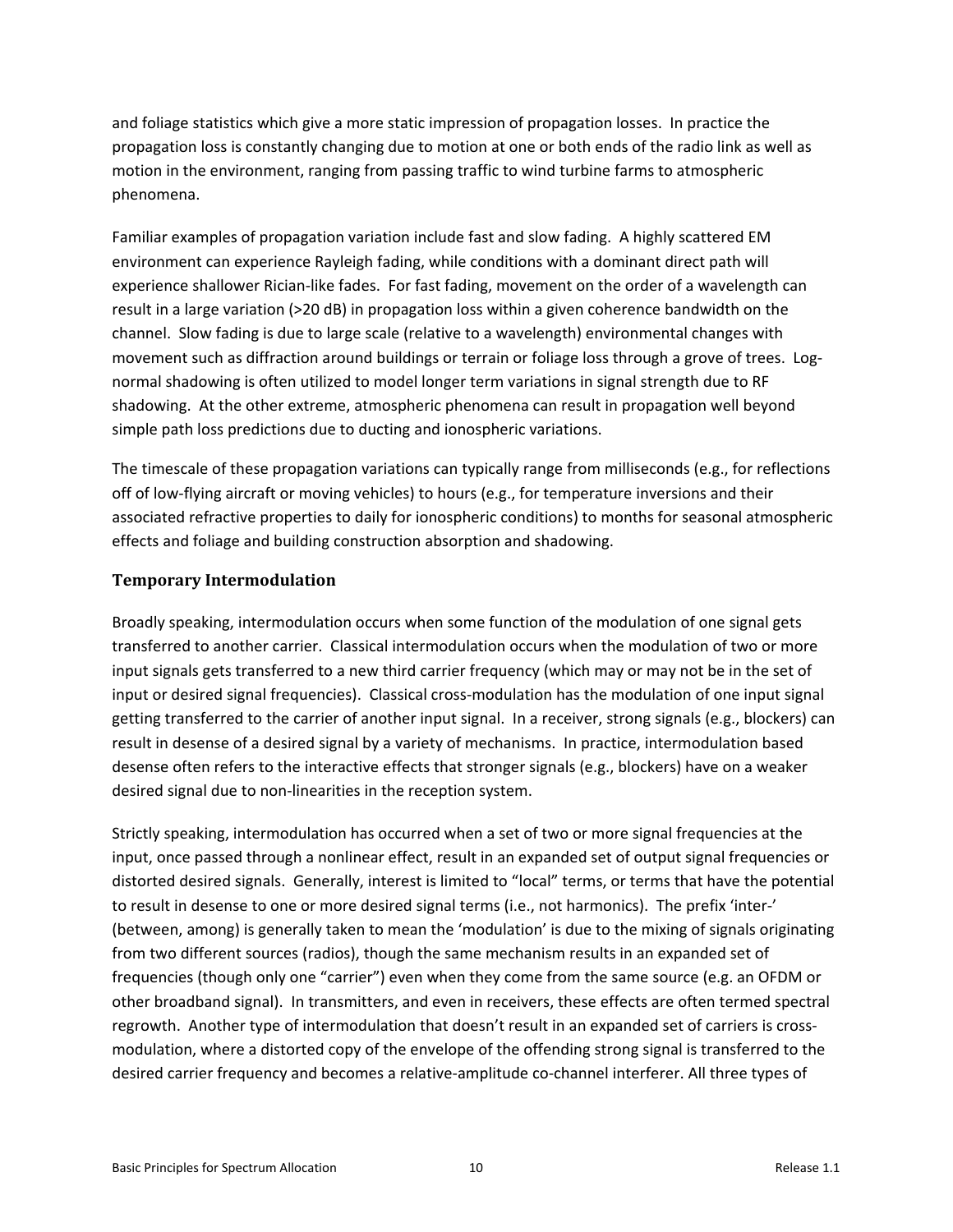distortion (spectral regrowth, cross‐modulation, and intermodulation) can simultaneously occur when multiple non‐constant envelope signals are present.

The order of the nonlinearity will correspond to the sum of the absolute values of the frequency multipliers in an intermodulation calculation. For example, a fifth order intermodulation can result in local terms when the combinations of local frequencies are  $3F1 - 2F2$ ,  $2F1 - 2F2 + F3$ ,  $F1 + F2 + F3 - 2F4$ , etc. Clearly, when there are many interferers present in a dense environment, the opportunities for generating a potentially damaging intermodulation product (one that falls on the desired channel) grows rapidly. For similar reasons, these effects can come and go fairly rapidly (since they depend on the relative signal strengths of many signals). If there are only two offending signals present, the number of 3rd order intermodulation products is only two: 2F1 – F2 and 2F2 – F1. However, when the input set is extended to say N terms, a third order nonlinearity yields  $N(N - 1)$  double beat terms (of the form 2F2 – F1) and N(N – 1)(N – 2)/2 triple beat terms (of the form F1 + F2 – F3).<sup>11</sup> It is important to note that, since the offending signals all have a bandwidth if they are communicating information, the bandwidth of the Kth order intermodulation term is K‐times wider, so the intermodulation term doesn't have to fall directly on channel to cause a problem; even falling on adjacent or alternate channels can result in desense if the distortion term's bandwidth is several channels wide, as might be seen for broadband interferers.

For a large set of blockers, each with random offered load, it can be shown that the probabilities and locations of the offending terms can fluctuate wildly. The desense potential (i.e., the temporary denial of "full" access to the channel) for the victim radio in a crowded spectral environment becomes similar to a queuing availability of a channel (i.e. the "number of 9's"), though the availability of the channel is not due to competition for that resource but instead due to interference from users competing for other resources, and is additionally dependent on the strength of the desired and undesired signals. Often intermodulation terms will be generated and fall on channel, but due to the actual (time dependent) signal strengths of the undesired signals, they may fall well below the receiver noise floor, or the desired signal may be high enough above the intermodulation product that there is no interruption of service. Thus it can be seen that the severity of an intermodulation product is highly contingent on the locations of and propagation conditions between the spectral occupants.

Such probabilistic intermodulation can become a more serious problem when the offered load on the various communications systems dramatically increases, such as during a natural or man‐made catastrophe or other incidents that trigger an increased need to communicate. There can be high activity on many channels at such a time, increasing the probability of intermodulation terms, and there can also be a need for high probability of access to the channel (especially for public safety and utilities

<sup>&</sup>lt;sup>11</sup> If there are *N* = 10 blockers present, there are 90 double beat terms generated and 360 triple beat terms, lots of opportunities for something to fall on the desired channel, the probability of which depends on the spread (in number of channels) of the original frequencies. Now if just one of those blockers is temporarily silenced, the number of double beat terms decreases from 90 to 72, the number of triple beats from 360 to 252. If two blockers are temporarily silenced, the terms drop even further to 56 and 168. The dependence is roughly  $N^2$  and  $N^3/2$ , where the approximation is better for large *N*.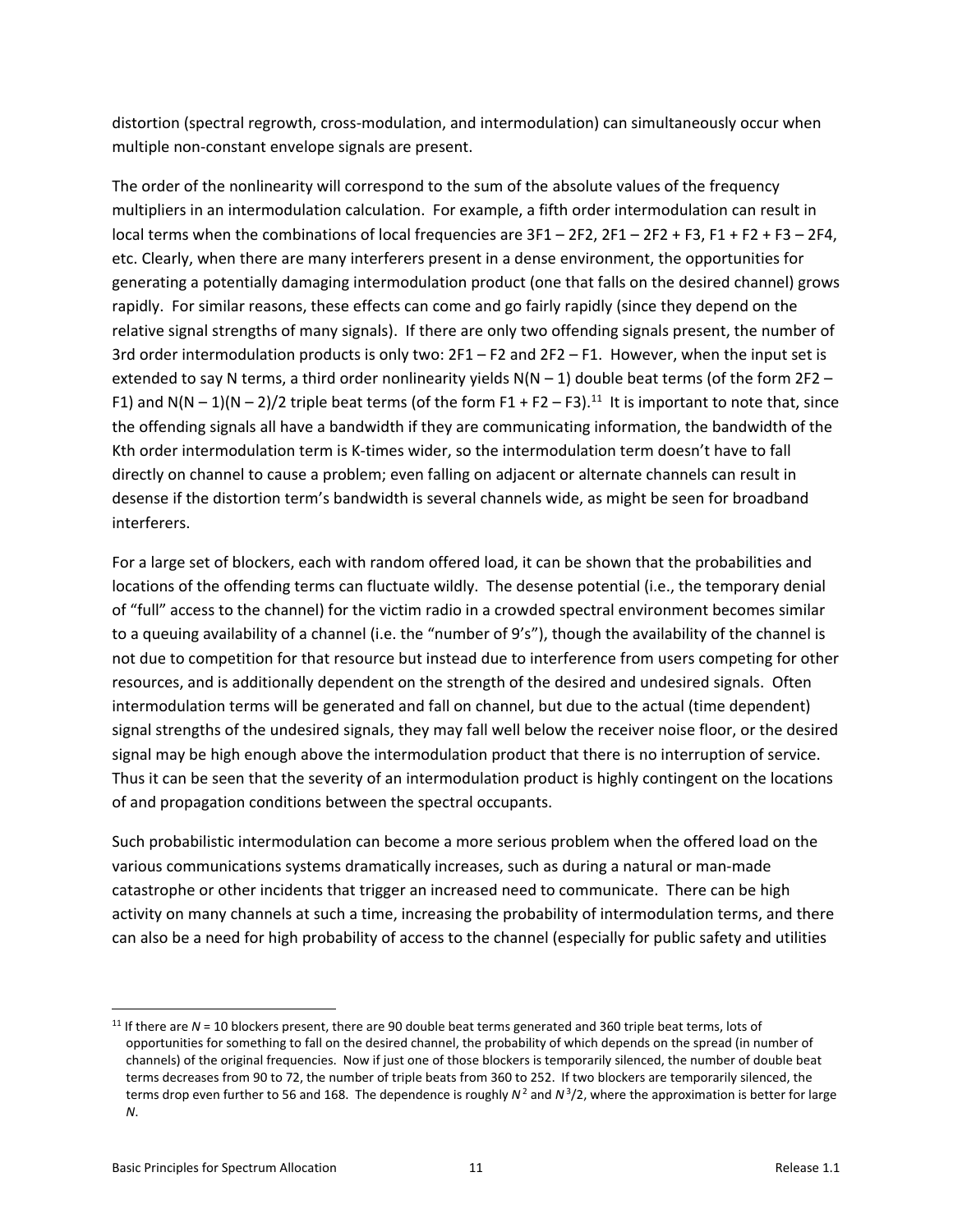workers).<sup>12</sup> In addition, in OFDM communications systems (e.g., LTE), the actual usage of resource blocks (i.e., groups of subcarriers) is highly dependent on the time‐varying load or data traffic on the system. This results in a very complicated interference environment.

In terms of intermodulation distortion and other related effects, such phenomena often arise from near‐ far issues, where dominant interferer(s) and a weaker desired signal are present. While these types of interference can be affected by numerous propagation effects mentioned above, they often arise in dense deployments (e.g., where base stations are not co-sited), or in cases with differing deployment densities (e.g., a very wide area PS system interspersed with a wide area macro-cellular system). Again, these types of interference can be hard to control without proper system (and inter‐system) planning.

#### **Service Outages**

Whether from time-varying intermodulation interference, or other sources of interference (e.g., cochannel or adjacent channel interference), the net effects of interference can result in temporary service outages in a given location at a given time. Often times, statistical models are utilized to model the propagation effects for both desired and interfering signals (in addition to the other statistical effects mentioned above, such as signal fading). For example in DTV service, the propagation model utilized for computing a desired signal service contour is often the F(50,90) propagation curve (R‐6602), which refers to a minimum expected field strength in at least 50% of locations at least 90% of the time. A more conservative F(50,10) curve is often used to model interference, or more detailed Longley‐Rice calculations are utilized.

Regardless of the exact methods used in modeling interference and signal propagation, there may be cases where service becomes temporarily unavailable. This may be due to propagation effects (e.g., shadowing, fading, ducting, etc.) and the locations (in time, frequency and space) of desired or interfering signals. Related signal distorting events such as intermodulation also can play a key role in interference and outages. In some cases, services may be specified for a particular system availability or coverage reliability. Many factors (further described below) go into estimating system availability and coverage reliability.13 The system availability (SA, expressed as a fraction of time the system should be available) or coverage reliability (CR, expressed as a fraction of locations that the signal should be receivable) may vary greatly depending on the particular system or service. For instance, a commercial cellular system may have a 90% coverage reliability requirement (e.g., be reliably receivable in 90% of locations in a given area), while a narrowband public safety system may have a 97.5% coverage reliability requirement, and an unlicensed (e.g., WiFi) hotspot in a crowded area may have a 80% coverage reliability due to interference. Similarly, a cellular system may need to be available 99.9% (0.999) of the time to meet customer requirements, while a public safety system may need to be available 99.999% (0.99999) of the time, while an unlicensed system may need to be available 90% (0.9)

  $12$  For example, an LMR base station could be exposed to a highly occupied spectrum with many opportunities for intermodulation products while it is trying to receive weak signals from public safety or utilities workers deep within buildings. In such cases, the cost of the intermodulation products could be quite high, even though the likelihood of such events is low.

 $13$  Coverage reliability may also be termed 'service area reliability' and is related to 'bounded area percent coverage'.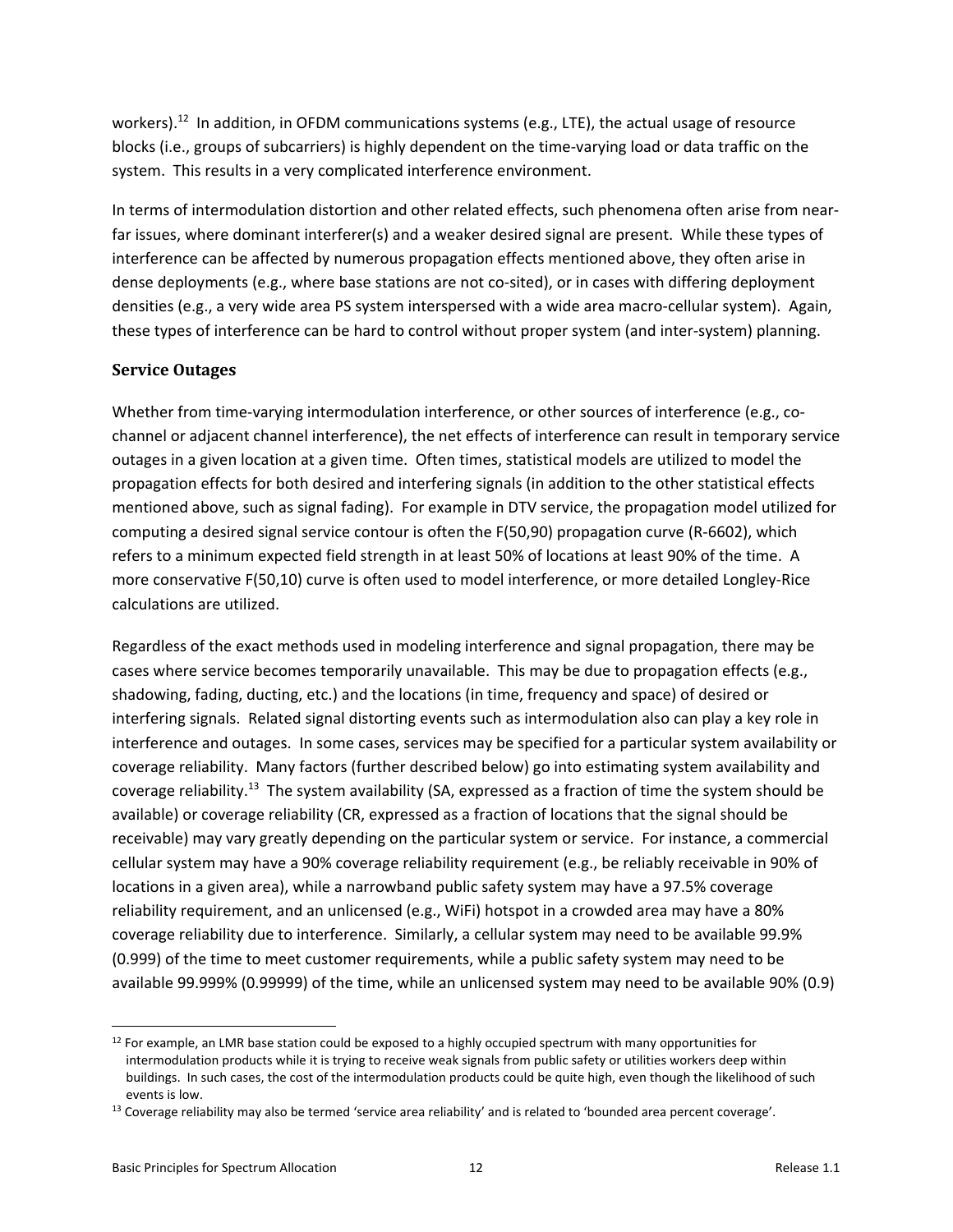of the time. Taken together, these figures can give an indication of overall outage probabilities.<sup>14</sup> In general, any newly introduced interference events should not significantly negatively impact the system availability or coverage reliability of existing systems, since these figures are often contractually or business driven.

As mentioned above, interference can be highly time‐varying (due to dynamic propagation and system loading effects), with different effects on different systems (depending on modulation and coding schemes, interleaving, error-correction coding, transmission repetition schemes, etc.). Thus, there are no simple formulas for reliably predicting interference, other than the more obvious cases of interference (e.g., receiving a signal with a very poor signal to interference plus noise ratio (SINR)). Therefore, statistical models are often utilized in an attempt to quantify the overall effects of numerous interference sources. Often times, Monte‐Carlo simulations are used to model the interaction between complex random variables, to study the overall effects on the system. Of course, such results are only as good as the underlying models and assumptions (i.e., the real world can indeed be a complicated place). For example, models that don't take into account complex intermodulation terms may miss important cases of interference.

In order to help estimate system performance in the presence of interference, several radio performance specifications are often utilized. Often times, radios are specified to tolerate given levels of co-channel, adjacent channel, and alternate channel interference. There are often specific in-band blocking specs and intermodulation rejection (IMR) tests in various systems. Some systems may also have spurious response rejection (SRR) specs or other related tests. Typically, these tests are specified with the desired signal some small amount above reference sensitivity (e.g., 3 or 6 dB). While this is highly useful, the performance of a receiver may change significantly as the desired signal (and interfering signal) strengths change, due to the non-linearities mentioned above.<sup>15</sup> Another complicating factor in these tests is that it is often hard to properly foresee which other systems may be placed next (in time and frequency) to an existing system. For example, a broadband LTE system may be placed next to a broadcast DTV system, or a broadband LTE system may be placed next to a narrowband (LMR) system, or in close proximity to satellite spectrum. This further complicates the specification problem, since it may be hard to predict which interfering systems (e.g., broadband, narrowband) an existing system may encounter. In general though, having a larger set of available radio performance specifications often results in more accurate interference and outage prediction.

## **3. Responsibilities of Services**

Once a service has been assigned frequencies it may still have to make adjustments to its operations to avoid both creating and receiving interference from adjacent services. The FCC does not provide a brick

<sup>&</sup>lt;sup>14</sup> Very generally speaking, the outage probability can be defined as (1-CR) in terms of locations, and (1-SA) in terms of time, though there may be interaction between the two effects. A more precise computation of service availability and coverage reliability is highly system dependent and highly statistical in nature, and beyond the scope of this paper. The interested reader can refer to the TIA TSB‐88 document series for some examples of TIA approved calculations.

<sup>15</sup> Jacobsmeyer JM, Comments of Pericle Communications Company to FCC ET Docket No. 13‐101, July 2013.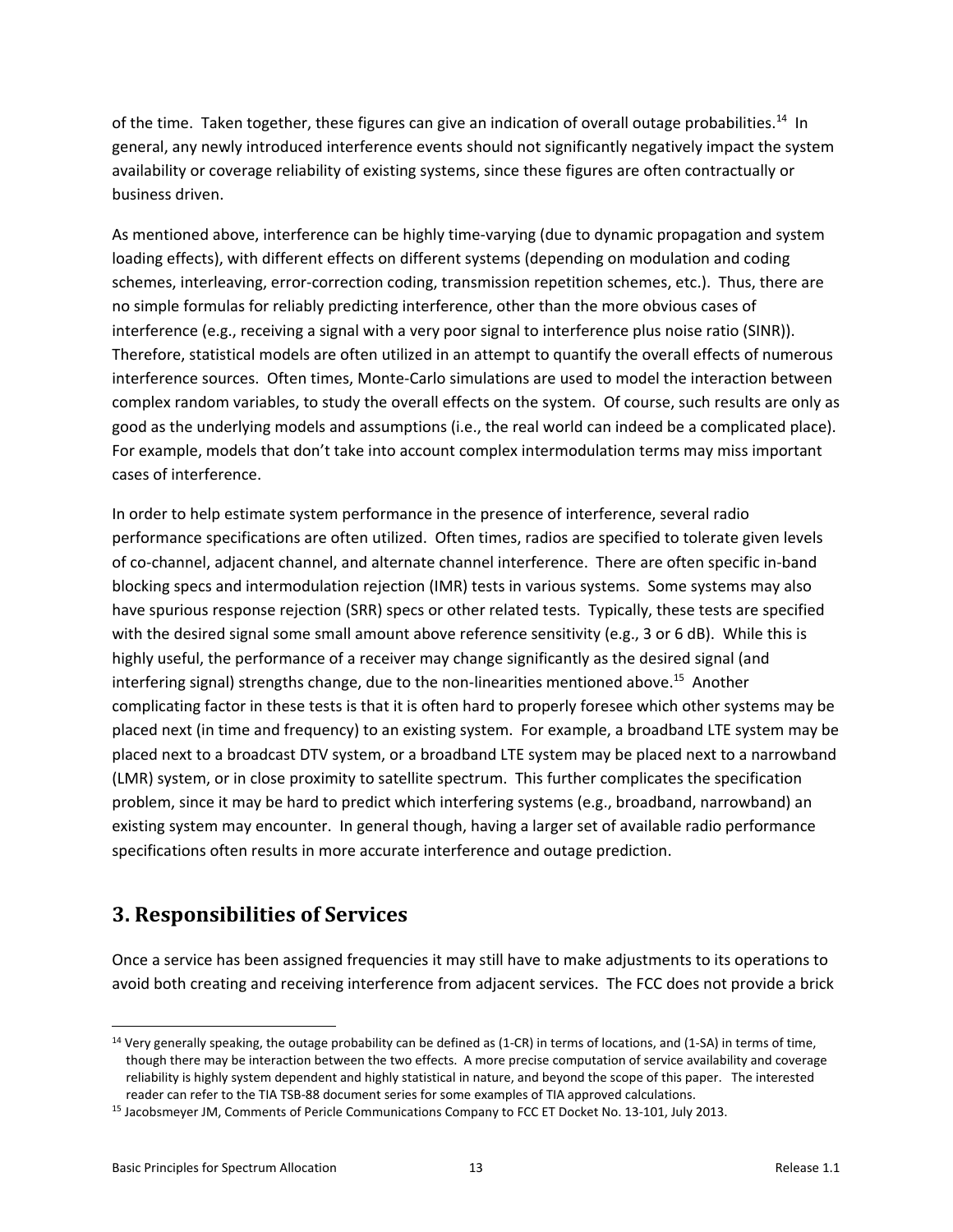wall to separate services. Rather, the services are responsible to take whatever steps required to ensure that energy outside their channels does not become harmful interference to them and that they minimize the energy they transmit outside of their channels. These responsibilities are what would be expected of any good neighbor and may exceed what is required by FCC regulations.

### **Principle 4:** *Receivers are responsible for mitigating interference outside their assigned channels.*

An ideal receiver accepts only the energy in its desired channel, and thus rejects all energy outside its channel. Actual receivers can only provide a finite amount of rejection of unwanted signals outside the assigned channel. These interferers are commonly referred to as *Blockers*. The ability of a receiver to reject unwanted signals is typically defined as a Blocking Mask, as shown in the Figure 3.1. Blockers that produce energy above the mask limit cause interference to the receiver.



**Figure 3.1 Receiver Blocking Mask** 

The Blocking Mask requirements are established by considering the RF environment in which the receiver is intended to operate, including Blocker levels, number of simultaneous Blockers, bandwidth and time characteristics. These are derived by reasonable operational scenarios and channel conditions. The ability of an actual receiver to reject Blockers is limited by practical considerations, such as power consumption, size and cost. Limitations of the receiver to reject Blockers include both linear, nonlinear and noise mechanisms. Linear mechanisms consist of filtering, both preselection and channel. Nonlinear mechanisms consist of intermodulation and mixing products. Noise mechanisms consist of both thermal and phase noise.

The Blocking Mask of a receiver will vary its dynamic range. This is because as the receiver's gain changes, so the component noise and intermodulation performance also vary.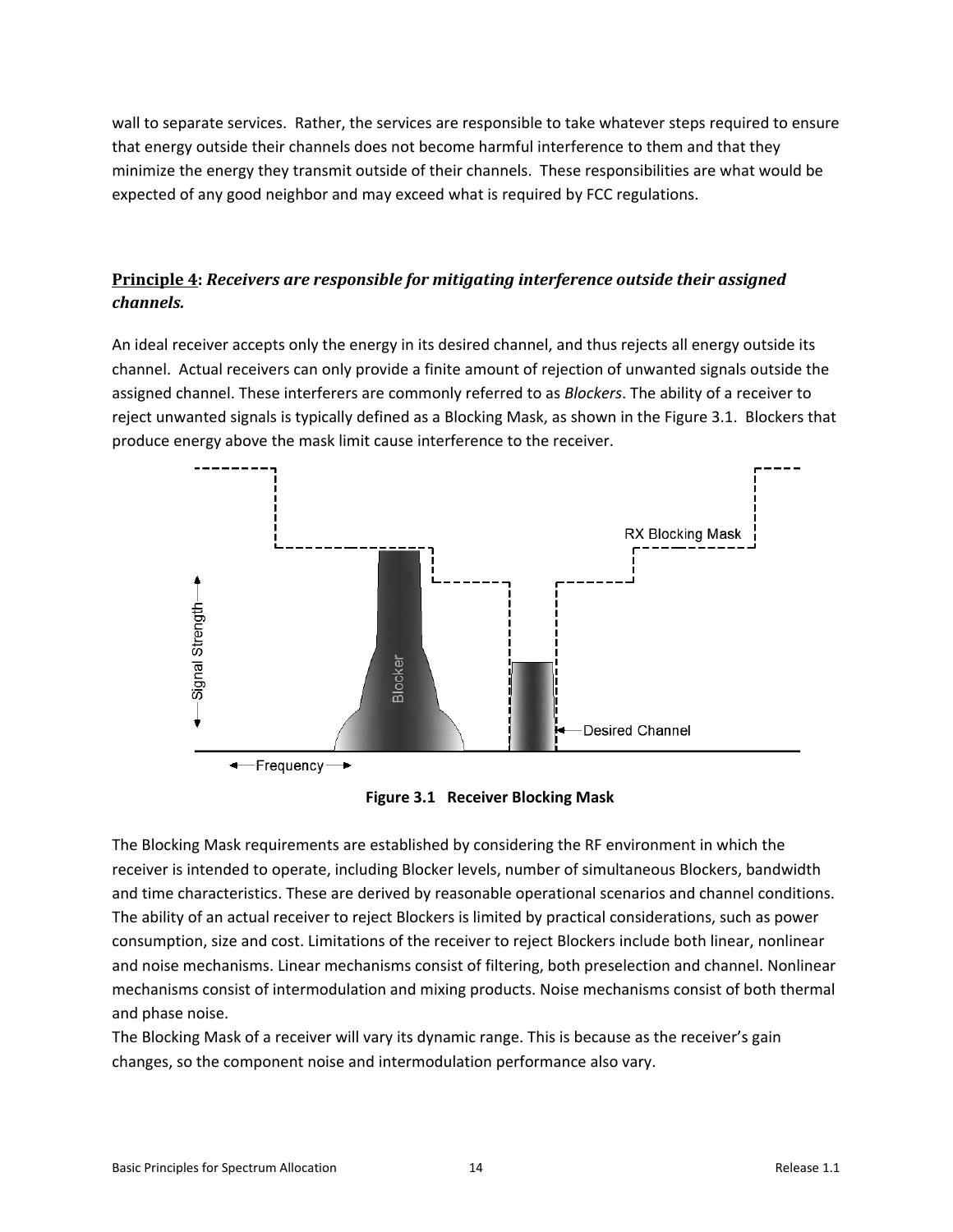### **Principle 5:** *Systems are expected to use techniques at all layers of the stack to mitigate degradation from interference.*

There are techniques at different protocol layers to mitigate degradation from interference. Discussion of the Protocol Stack is generally limited to systems that process data digitally, however, in this setting the term "Stack" is being used to apply to all forms of communication, with non‐digital and legacy systems only making use of the lower layers. For instance, in a legacy analog radio system, filtering appears in the Physical Layer and modulation occurs in the Link Layer. The following list of techniques is by no means exhaustive, and not all techniques will apply to all forms of communication. However, any form of communication can benefit from at least one of the listed techniques below, which are listed in order of their position in the Stack, from lowest to highest.

- Directional Transmission. Focusing the transmit energy in the direction of the user reduces interference to receivers in other areas. Lower transmit power may be a consequence of higher antenna gains. As the frequency of operation increases, the use of directional transmission may be required to maintain adequate link performance.
- Directional Reception. Directional antennas can be used by the receiver to increase gain in the desired direction while reducing gain in unneeded directions. A directional antenna combined with power control eases the ability to meet the link budget with reasonable power expenditure. Methods to achieve directional reception antennas include physical antennas with directional characteristics (e.g. parabolic dish antennas and Yagis) or by combining multiple antennas using a phased array, often in an adaptive manner. Optimal combining techniques can be used to maximize the receiver SINR, which inherently increases gain at in the desired direction or steers a null in the direction of interferers.
- Multi-input multi-output (MIMO) antenna systems MIMO is a generic class of techniques that makes use of spatial differences in channels between the transmitter and receiver to achieve a number of system enhancements such as interference mitigation, improvement in diversity order of the system and consequently an increase in data rate, and finally an improvement in spectral efficiency in a distributed wireless system made up of many users, such as in a mobile system.
- Power Control The receiver provides SNR feedback to the transmitter. When interference occurs, which lowers the receiver's SINR, the transmitter increases its output power to maintain the desired SINR. Power control is also used to reduce the dynamic range requirements of the receiver, thus preventing desensitization of receivers that have to discriminate between transmitters that are far away and those that are close to the receiver.
- Frequency hopping or spreading can be used to combat frequency-selective or narrowband interference.
- Adaptive Modulation and Coding The system can select the modulation order and type and the rate of communication based on the receiver's observed channel quality, nominally the SNR, or more detailed channel state information such as the spatial characteristics of the desired channel. If the receiver experiences degradation in SNR due to interference, the system switches to a lower order modulation which is suitable for the degraded SNR level.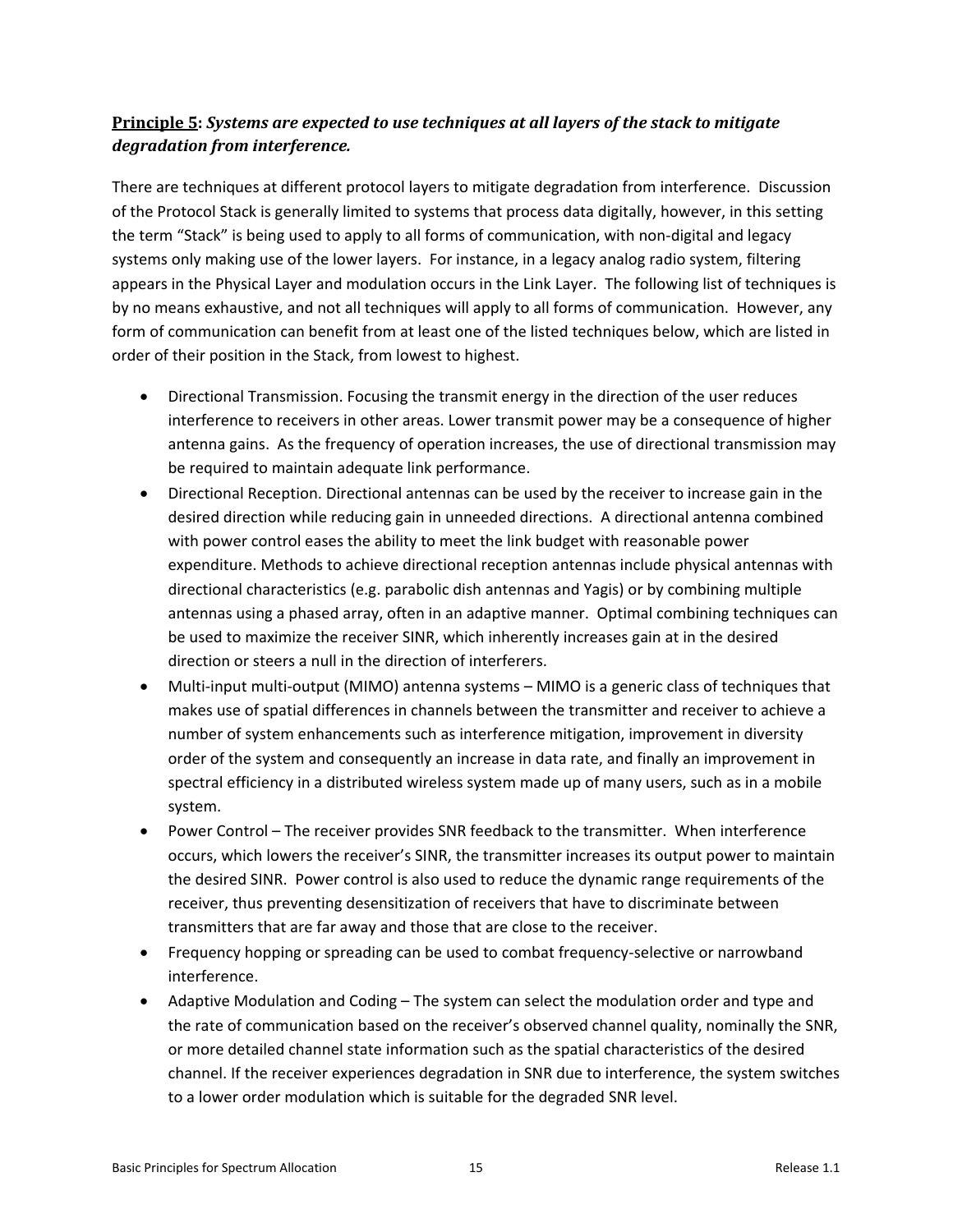- Channel Codes A lower rate of communication is usually associated with a lower rate channel code, corresponding to a greater amount of structure in the transmitted waveform and a higher effective energy per transmitted bit. The use of lower rate channel codes allows the receiver to operate at lower SNR levels, and without compromising the ability of the receiver to recreate the transmitted bits beyond a desired error rate.
- Advanced receivers Such receivers will compensate for impairments and disturbances in the channel using a variety of techniques such as knowledge of the channel, the color of interference statistics, structure of interfering signals etc. Such receivers would implement equalizers of appropriate complexity and may use a variety of spatial, temporal or frequency‐ based signal processing techniques to improve the performance of the receiver as well as adapt to changes in the channel.
- Time Interleaving time interleaving is the spreading of information in time (e.g. Block Interleaving), and is usually used to convert bursty interference into randomly distributed events. The use of interleaving is sometimes necessary to allow error correction to be more effective.
- Retransmission the receiver requests that the data be transmitted again when the original information is improperly received. Retransmission can occur at lower or upper protocol layers. In Type II hybrid ARQ systems, retransmitted information is encoded in a way in which the energy of the prior transmission is not lost, and prior transmissions are used along with successive transmissions to effectively lower the code rate and thereby increase the effective SNR of the combined transmission. A type of channel code design known as rate‐compatibility may be used to derive individual channels codes used for each attempt as punctured bit or symbol sequences of a parent code of suitably lower rate.
- Scheduling is used in mobile systems to transmit information over the channel over opportune temporal or frequency domain resources. It is typically useful under varying channel conditions or varying interference conditions. The scheduler typically operates using rules that aim to insure a certain level of service.

Some of these techniques trade system performance for a robust and reliable radio link. For example, switching to a lower order modulation will decrease throughput, and Error Coding adds additional bits. In reality, many interference sources are statistical in nature. When considering this, the resulting degradation in overall system performance is minimal while achieving a reliable link, which is critical. An example of the successful implementation of many of the above mitigation techniques is modern cellular networks, where simultaneous reliable links are achieved in challenging RF environments.

Good standard engineering practice dictates that deployed radios can operate in the environment for which the operating and neighboring spectrum is allocated. The term 'operating' includes both the receiver being subjected to reasonable Blocking levels from authorized services, as well as the transmitter not interfering with neighboring services. For example, if neighboring spectrum is allocated for Fixed Link Service, a deployed radio should be able to accommodate both current and potential future fixed link installations, within reason. Assuming good engineering practice, a receiver would be deployed with proper filtering and dynamic range to accommodate future expansion of the spectrum, as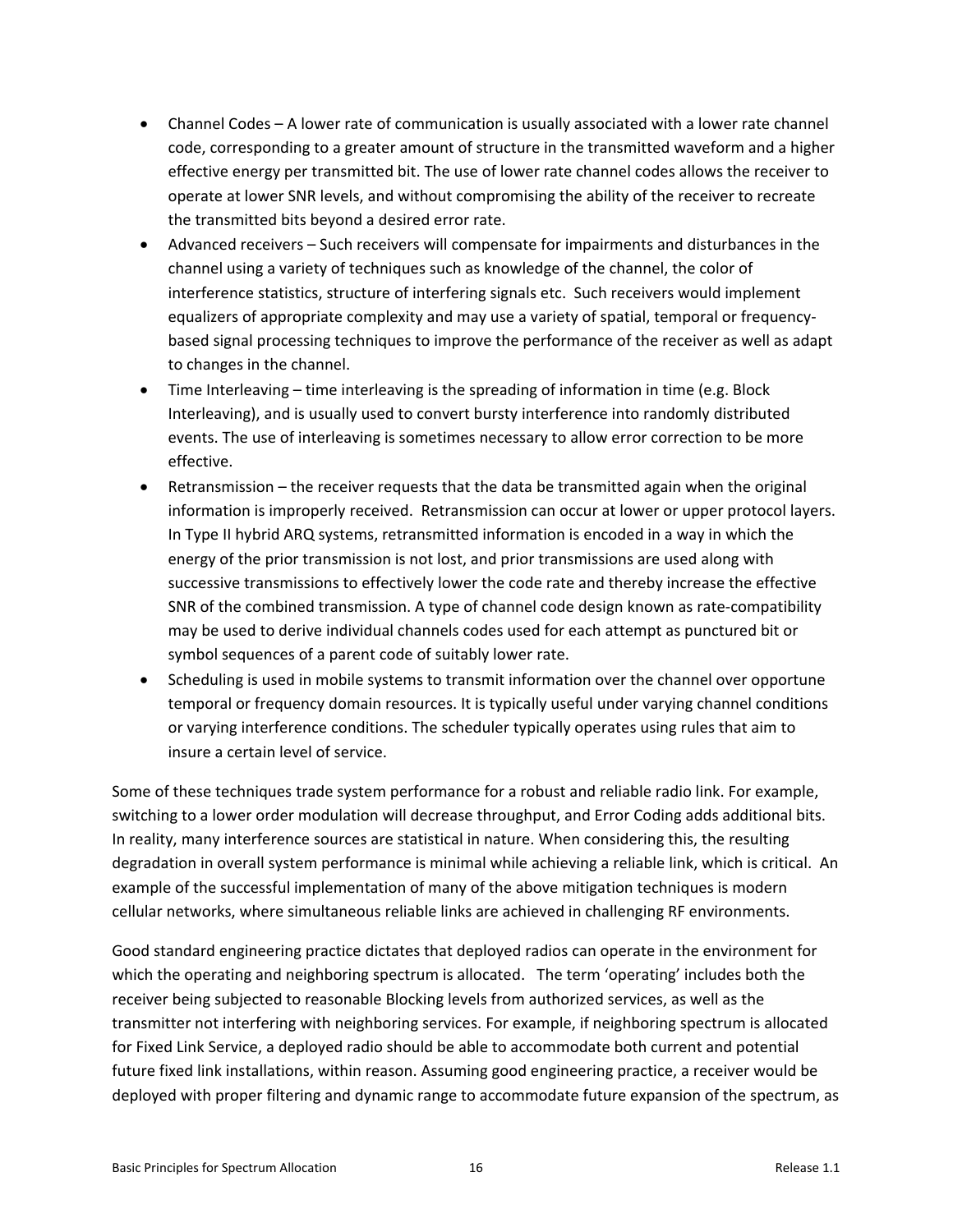it was intended for. Deploying a receiver without proper filtering or dynamic range because no neighboring systems are located nearby at the time of installation would be considered poor engineering practice, and future interference can be expected. Some of the mentioned interference mitigation techniques could be considered as optimization techniques to legacy systems. For example, directional antennas, power optimization, modulation and scheduling may be practical features available to legacy systems to support the mitigation of interference as the spectrum usage grows.

Looking forward, we know that spectrum usage will continue to increase and service allocations will change to better serve the public. The mitigation techniques above are successfully used over a wide range of radio applications (i.e. military, industrial, commercial and consumer), acknowledging that not all are suitable for a given system and other more applicable techniques may exist. There are strong practical pressures for the radio system, such as cost, size and power consumption. The realities of current and future spectrum usage prescribe the need for a robust radio system. Given these realities, the incorporation of practical mitigation techniques into the radio system would be considered good engineering practice.

## **Principle 6:** *Transmitters are responsible for minimizing the amount of their transmitted energy that appears outside their assigned frequencies and licensed areas.*

An ideal transmitter emits energy in the desired channel and none elsewhere. Actual transmitters generate energy outside of their channels. This is referred to as emissions, usually out-of-channel or outof-band emissions. Transmitted emissions are typically specified in terms of an emission mask, as shown in Figure 3.2.



**Figure 3.2 TX Emission Mask** 

Emission masks are typically defined in Federal Regulations and Industry Standards. The mask is determined by the needs of neighboring systems and operational scenarios. Figure 3.3 shows an example of a transmitted emission falling into a receive channel causing interference (referenced to the receiver's input).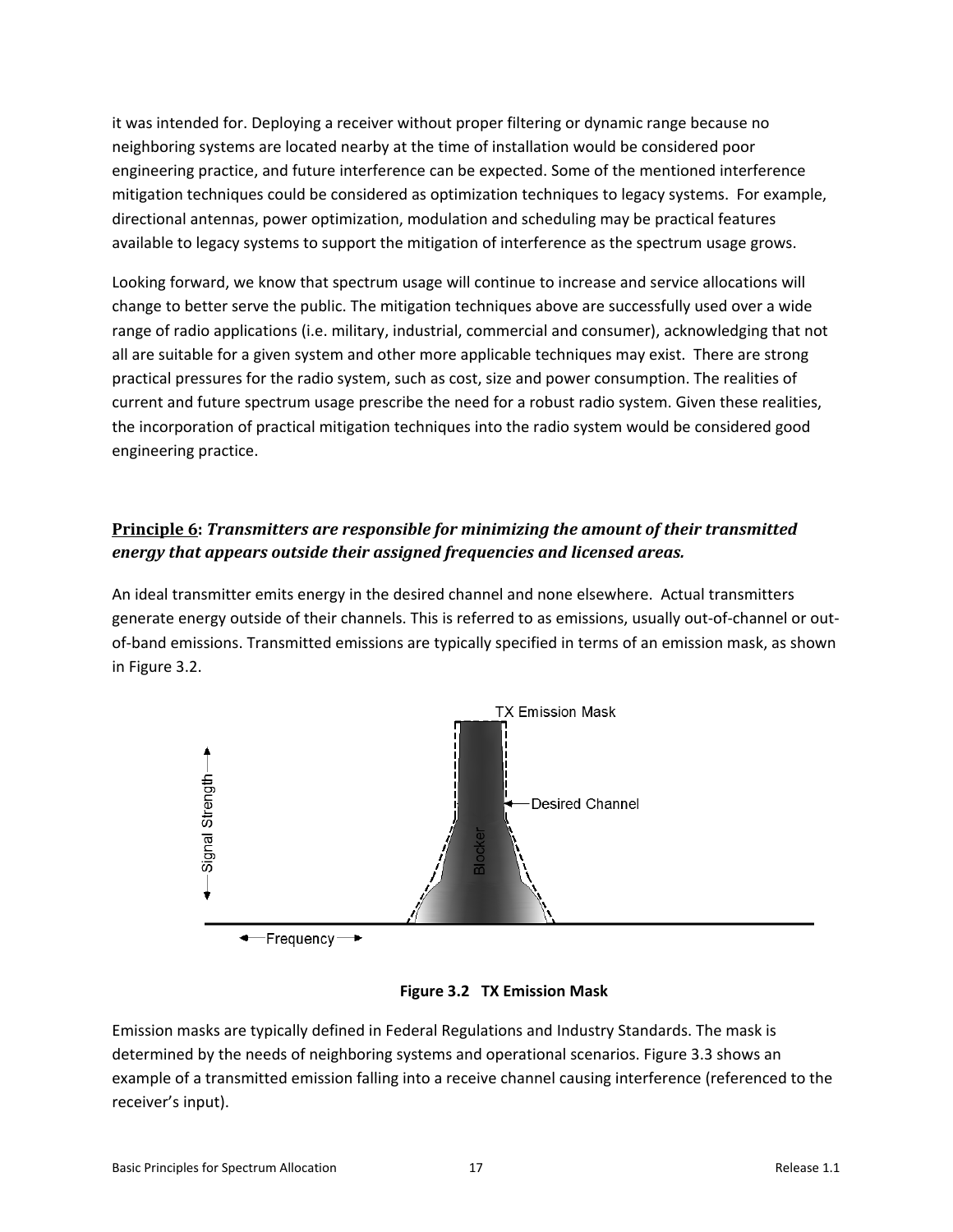

**Figure 3.3 Interference due to TX Emissions** 

Transmitted emissions are due to practical considerations in the transmitter, such as power consumption, cost and size. Transmitted emission sources include both linear, nonlinear and noise mechanisms. Linear mechanisms consist of filtering, both in the channel and following the power amplifier. Nonlinear mechanisms consist of intermodulation and mixing products. Noise mechanisms consist of both thermal and phase noise. The actual transmitted emissions vary over the transmitter's dynamic range.

## **4. Regulatory Requirements and Actions**

To make informed decisions about frequency allocations that maximize efficiency of spectrum use while still minimizing interference interactions between services, the FCC must be supplied with all of the tools that make prediction of levels of interference possible. In order to successfully do this, the Commission needs sufficient technical details about all of the affected services. This includes detailed information about the operations of such services, a prediction of the level at which interference will become harmful to each service, and quantitative modeling about the interactions between services over a wide variety of expected conditions.

## **Principle 7:** *Services under FCC jurisdiction are expected to disclose the relevant standards, guidelines and operating characteristics of their systems to the Commission if they expect protection from harmful interference.*

Prior to assignment of frequencies, the FCC needs to determine the compatibility between services in adjacent channels. The determination of compatibility requires information about the transmitters and receivers, as well as systems communication parameters. Typical questions that must be asked are: What is the maximum signal power needed for a successful link? What level of blocking immunity do the receivers have? What tools are available at the system level to correct for interference? What are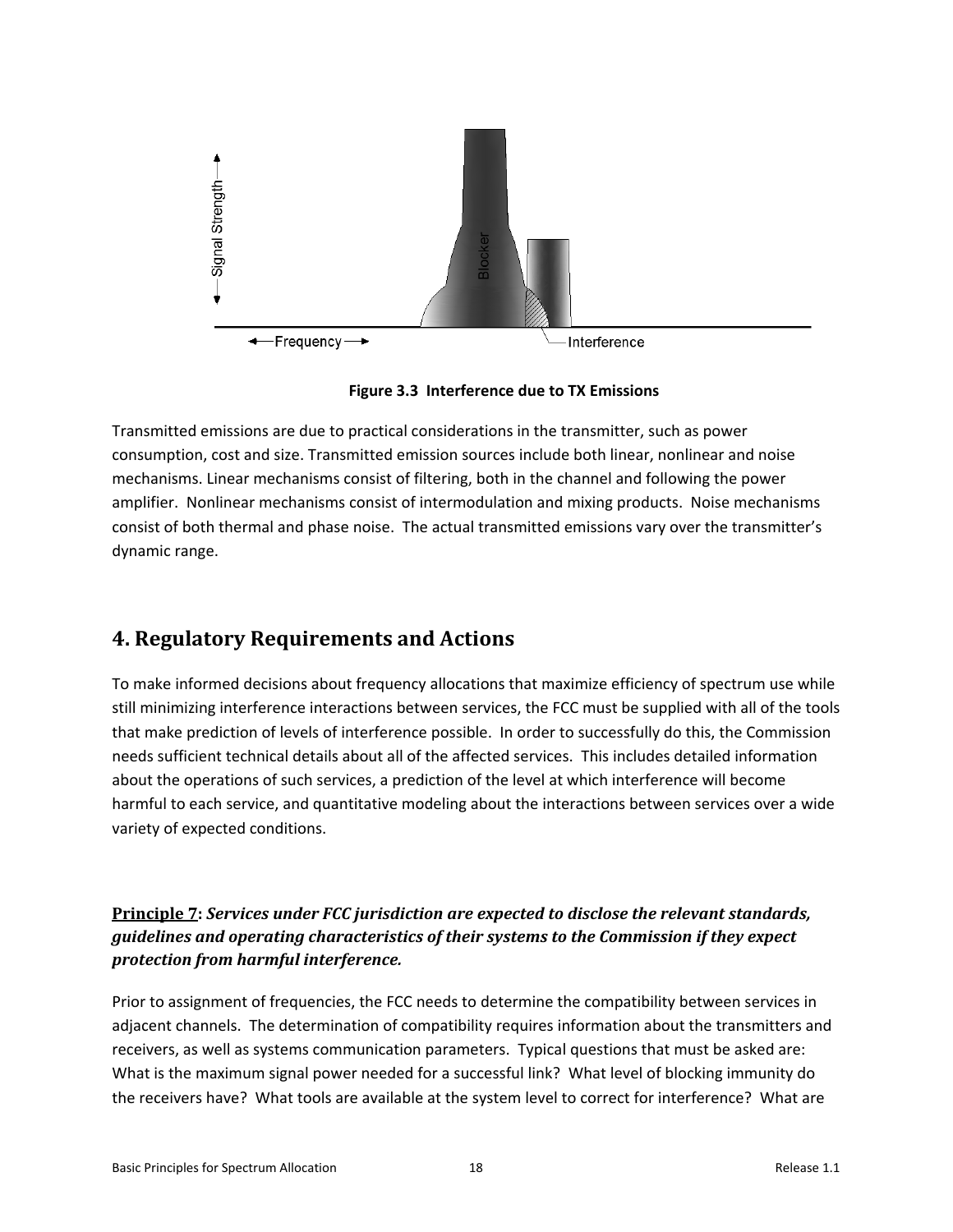the performance requirements for each system, such as maximum tolerable bit error rate, the minimum acceptable throughput, the maximum latency? With an appropriate list of such parameters, the Commission can decide on the compatibility of neighbor services to avoid harmful interference and also determine who is at fault if harmful interference does occur.

Transmitters and receivers need to provide their spectrum masks. Receivers should specify their level of protection from generating intermodulation, such as IP3. Locations of operation for both transmitters and receivers are important for estimates of potential levels of interference.

The FCC has traditionally required that transmitters utilizing a spectrum resource provide the important characteristics of the station, such as emission type, power level, height above average terrain, antenna gain, pattern, etc. as part of the licensing process. The information is usually made available as part of the public record. This information, aside from assuring compliance with a license, has provided information useful for enforcement and reconciliation of interference situations. When the transmitter details are compared to a receiver system at a "victim" location, it is possible to estimate whether the transmitter is operating within its license limits and what might be done to ameliorate harmful interference. Remediation has customarily taken the form of direct negotiation between the transmitting and impacted parties, occasionally with the assistance of the FCC.

Supplying additional detailed information about the operation of the receiver and the system may be considered to be proprietary by some services. To these entities it has to be made clear that the FCC can only work to prevent interference if they are given sufficient information. A spectrum user that refuses to provide such information cannot expect the Commission to provide as much protection from interference as it could with all of the details.

### **Increasing Automation of Interference Resolution**

With full disclosure of information about system operation, neighboring services would also have the tools to solve interference issues, often without involving the FCC. The evolution of spectrum management toward sharing of resources among disparate uses, services, and operators and the necessity for increased security by some of the operations suggests the establishment of a more responsive "clearinghouse" repository for new band allocations. Such a repository could contain transmitter and receiver information with security and rapid access in which affected users could participate in a private Internet-based interactive measurement and resolution process.

With the advent of ubiquitous Internet connectivity, many transmitters (producing non-trivial power levels) and base, fixed, or nomadic receivers either have or can easily arrange for access to a real time clock and the capability to connect to a secure URL. In such an arrangement, a "victim" receiver could identify and contact a putative transmitter via the clearinghouse to set up a schedule when the transmitter operation could be temporarily modified while the affected receiver simultaneously determines interference presence or impact.

Such a quick‐response interference management process could shift much of the reduction effort to the licensed user community and could include automated applications. This would speed interference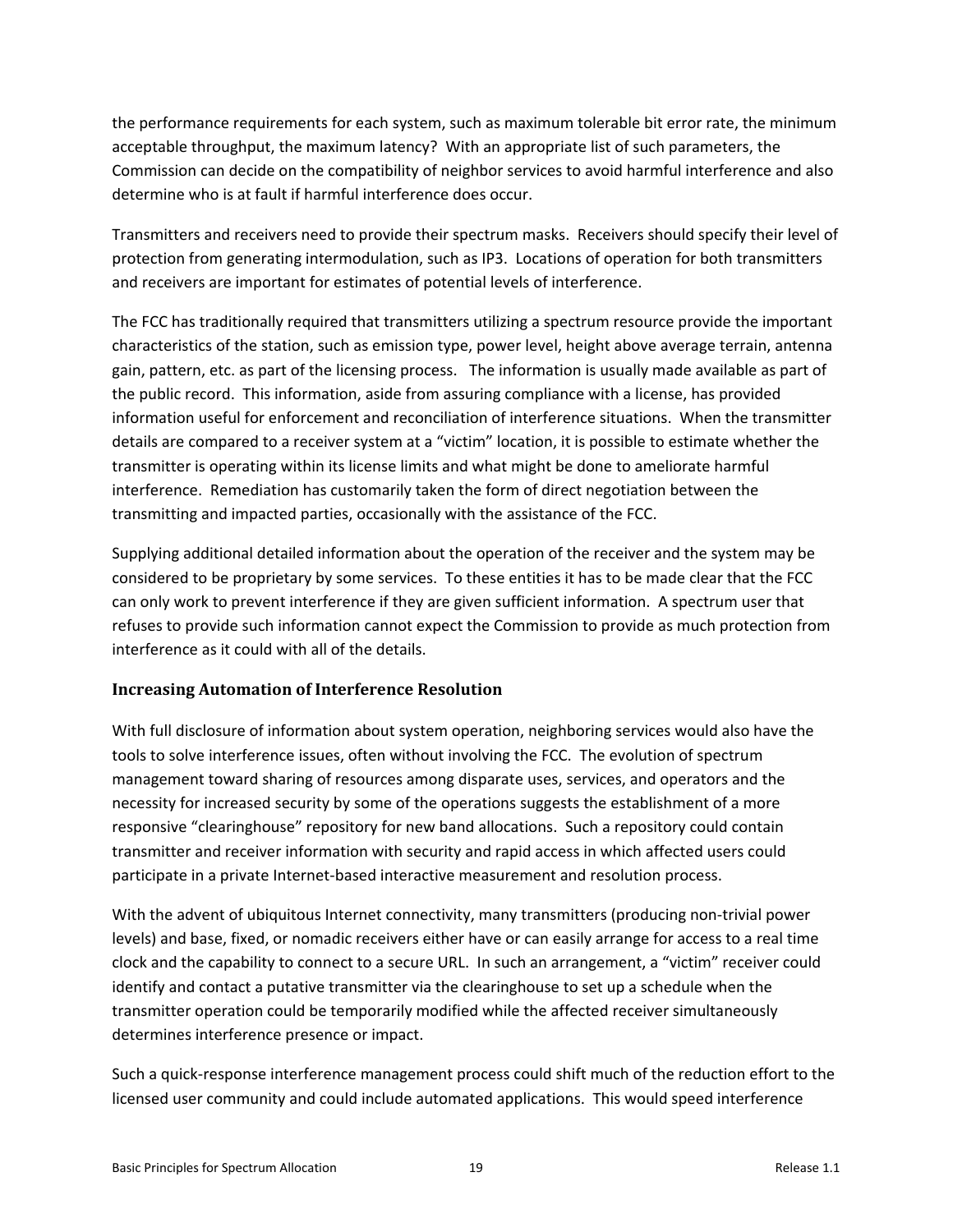determination, measurement, and resolution among users while providing more security for services that may reject making all detailed information available openly. It could also reduce the FCC enforcement load as the number of users engaged in new spectrum increases.

## **Principle 8:** *The Commission may apply Interference Limits to quantify rights of protection from harmful interference.*

Harmful interference is affected by the characteristics of both an interfering (transmitting) service and an affected (receiving) service. For example, receivers that cannot reject interfering signals transmitted outside their assigned frequencies can preclude or at least constrain new allocations in adjacent bands. Efficient allocation therefore involves making trade‐offs between receiver and transmitter performance.

While radio systems are entitled to protection from harmful interference, they must be able to reject non‐harmful interference. The Commission therefore needs a way to communicate the limits of the protection to which systems are entitled. One way is to mandate receiver performance specifications; however, this has been very rarely used. Another way, recommended by the TAC<sup>16</sup>, is *interference limits*, that is, quantitative descriptions of the interference environment in which a radio systems needs to operate successfully without being able to make a claim of harmful interference.

Interference limits provide benefits to both the Commission and wireless system operators by providing greater clarity about the entitlements that are, and are not, entailed in assignments. This will be particularly useful in bands with many, diverse and frequently emerging new technologies.

Interference limits can be promulgated by stating the out‐of‐band and in‐band interfering signal levels that must be exceeded before a protected system can make a harm claim. Since the electromagnetic environment is unpredictable, interference limits will be statistical by their nature, for example being given as received signal levels not to be exceeded for more than some small percentage of locations and times, along with a confidence level at which signals exceeding the threshold would have to be demonstrated.

Interference limits policies have recently been adopted by the Commission: (1) as one of the conditions presumed to constitute harmful interference to SDARS operations from WCS operation<sup>17</sup>; and (2) as the so-called Reception Limits that specify the amount of adjacent channel and in-band blocking interference that Priority Access Licensees must accept<sup>18</sup>.

Interference limits state the interference at the antenna input and make no reference to receiver operating characteristics; that is, they are not receiver performance specifications. Manufacturers and operators are free to determine whether and how to build receivers – and more generally, design their

<sup>&</sup>lt;sup>16</sup> FCC TAC Receivers and Spectrum Working Group (2013). Interference limits policy - the use of harm claim thresholds to improve the interference tolerance of wireless systems. FCC Technological Advisory Council.

http://transition.fcc.gov/bureaus/oet/tac/tacdocs/WhitePaperTACInterferenceLimitsv1.0.pdf 17 47CFR §27.64(d)(2)

<sup>18 47</sup>CFR §96.41(f)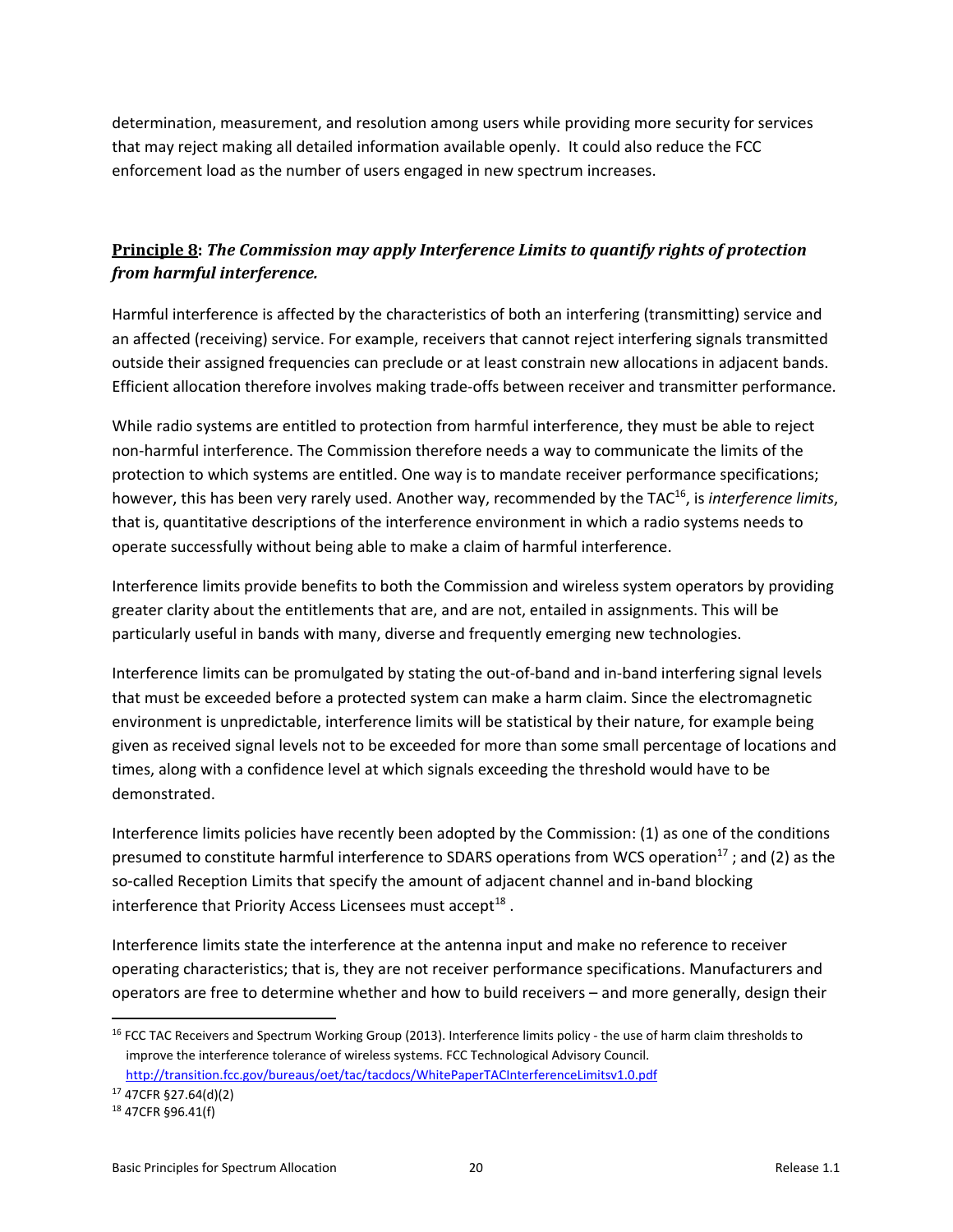systems of transmitters and receivers – that can tolerate such interference. An interference limit gives an operator the flexibility to decide best how to deal with the levels of interference it needs to tolerate, whether by improving receiver selectivity, deploying more base stations, using internal guard bands, or accepting occasional degradation in receivers that are not designed to operate effectively at interference levels below the limit.

The use of interference limits may require special consideration where receivers are not controlled by a license holder, or for life‐safety systems like aviation and public safety. Alternative or additional measures may be required to ensure that devices that are brought to market in these cases can operate successfully in the presence of interference up to the specified limit.

The roll‐out of interference limits to protect a particular service might follow a three step process. First, the Commission would identify frequency allocation boundaries where interference limits would bring value. Second, the Commission would encourage a multi‐stakeholder consultation process to work out boundary issues and implementation choices, such as the parameters required, methods for determining interference limit levels, and enforcement mechanisms in cases of dispute. Third, if necessary, the Commission would use the record developed by the multi‐stakeholder process as the basis for a Notice of Proposed Rulemaking to enshrine in regulation the interference limits agreed by the parties.

### **Determining Interference Limits**

Interference limits would be determined on a case by case basis for new allocations; different bands would have different interference limits. Performance degradation as a result of interfering signals is system and scenario dependent; limits can be chosen to incorporate the needs of services being protected.

If the bands adjacent to a new allocation are already in use, and that use is not expected to change, the interference limit for the new allocation could be calculated (by measurement, modeling, and/or reference to industry standards) to reflect the characteristics of the current neighboring use. This will ensure that the neighboring incumbents' operations will not be deemed to be harmful under the new allocation's interference limit.

If one or both of a new allocation's adjacent bands are radio quiet (i.e. result in low signal levels at affected receivers) but are planned to be converted to more intensive use – for example, a band where an existing noise-limited service will relocated elsewhere, and be replaced by terrestrial mobile communications – the Commission would define interference limits that reflect the anticipated future interference environment, i.e. relatively higher signal levels. This would help licensees in the new allocation to set appropriately their expectations about future interfering signal levels that the Commission will deem to be non‐harmful.

While interference limits are not receiver specifications, the ability of the system in the new allocation to tolerate interfering signals, including but not limited to the performance of affected receivers, will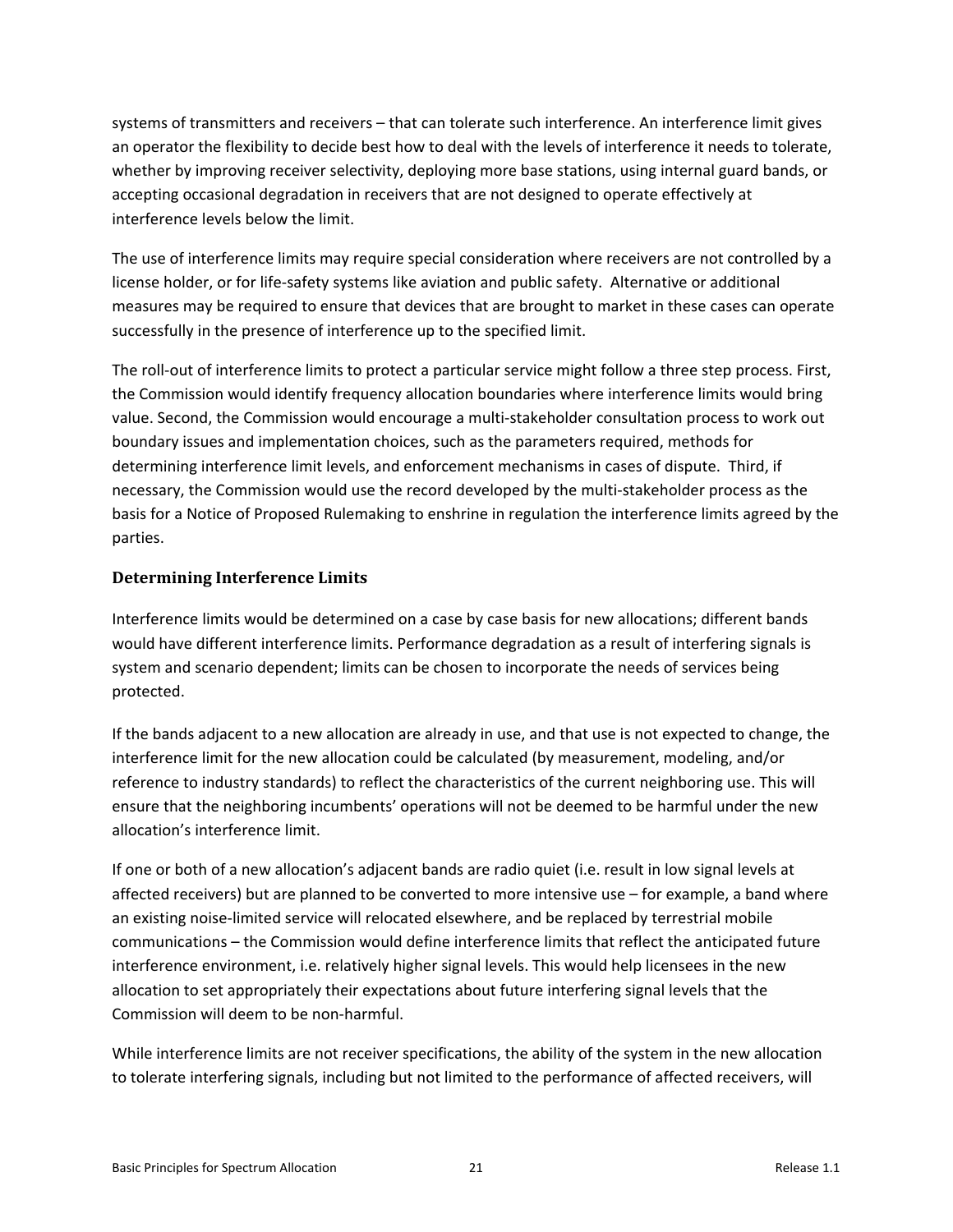influence the level at which the limits are set. The 2013 TAC white paper on interference limits policy<sup>19</sup> discussed how interference limits (called harm claim thresholds in the paper) interact with receiver performance specifications; see Section 3.5 in that white paper and Figure 4.1 below. In short, interference limits are one of many inputs to a system design process and receiver performance specifications are an output.

As the dotted lines in Figure 4.1 indicate, the regulator's choice of an interference limit will most likely take account of the current or expected interference environment, which is in turn influenced by the deployment of transmitters in the same service, as well as transmitters in the interfering service.

Interference limits and the expected RF interference environment are two inputs to determining the RF interference that a system must tolerate. In the absence of interference limits, today's status quo, system designers have to estimate the likely interference environment around their receivers by making inferences from uncertain data like the likely transmit power of interferers and the likely deployment density of transmitters. However, as the figure shows, there are other design inputs that include quality of service requirements, cost constraints, industry standards and service rules such as maximum allowed transmit power. These factors are combined to yield an inter‐related set of specifications for transmitter and receiver performance, transmitter deployment, etc.

The connection between receiver performance specifications and interference limits is indirect since receiver specifications refer to isolated devices, whereas interference limits apply to an RF environment. For example, receiver standards might specify the adjacent channel selectivity (ACS) of the receivers of the system that is seeking the protection of an interference limit. However, the ACS is usually specified at a single, relatively low received power level, and there is no indication of how often a receiver will be exposed to such a situation in practice; the specification therefore provides little guidance in determining an interference limit framed as the interfering level not to be exceeded for more than specified percentage of locations and/or times.

 $19$  FCC TAC Receivers and Spectrum Working Group (2013). Interference limits policy - the use of harm claim thresholds to improve the interference tolerance of wireless systems. FCC Technological Advisory Council. http://transition.fcc.gov/bureaus/oet/tac/tacdocs/WhitePaperTACInterferenceLimitsv1.0.pdf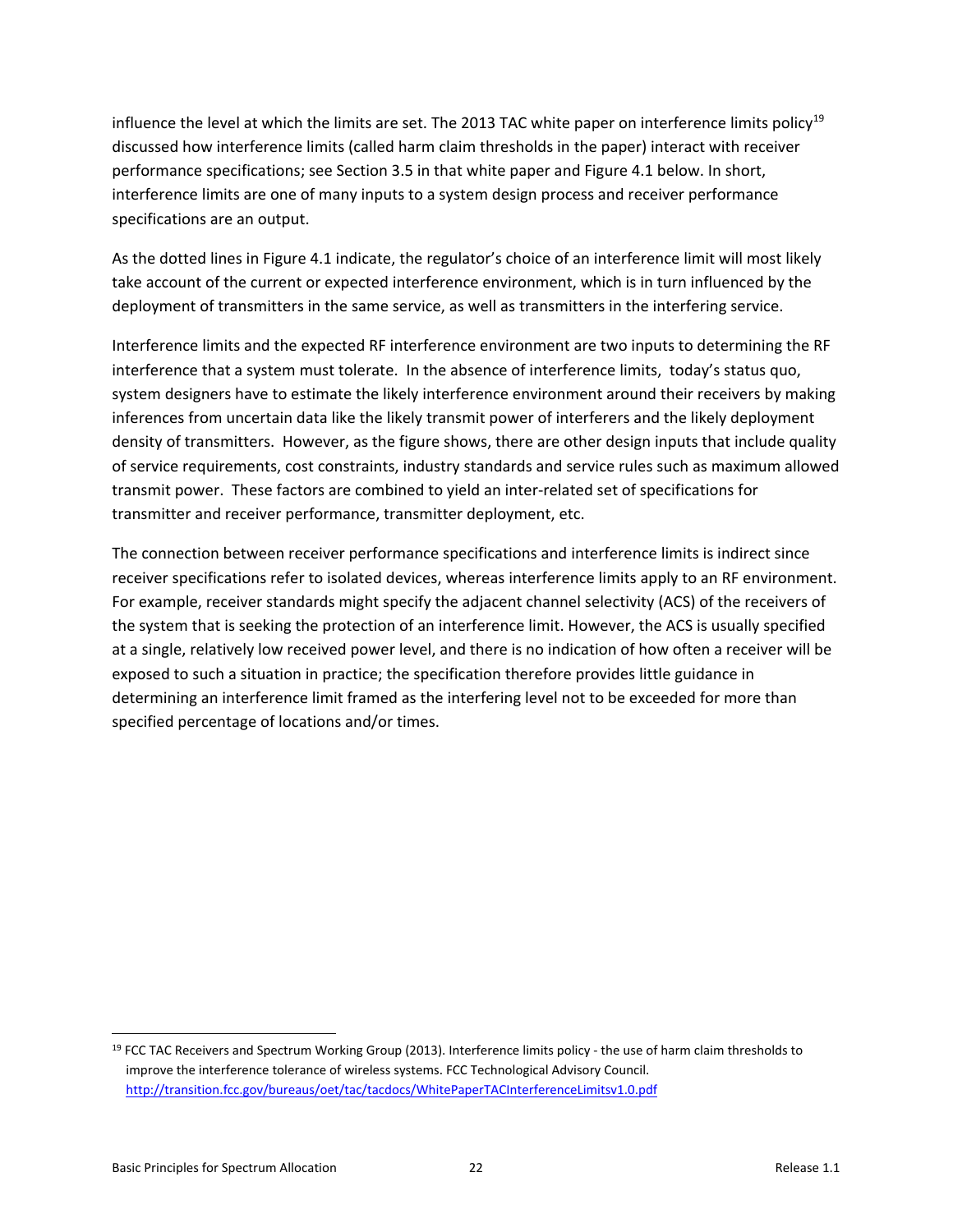

**Figure 4.1:** Relationship between interference limits, receiver performance and other factors

### **Principle 9:** *A quantitative analysis of interactions between services shall be required before the Commission can make decisions regarding levels of protection.*

Quantitative studies of the interactions between radio services in order to set interference limits, or to conduct inter‐service coexistence or compatibility analyses more generally, require the development and assessment of often highly complex models. These models, or combinations of models, are based upon empirical, computational, and statistical techniques. For example, a model for predicting the strength of interfering signals at the antenna input of a receiver might involve models or assumptions for the transmission line losses at the transmitter, models for predicting the gain of the transmitting antenna based upon its physical and electric characteristics, and propagation models for estimating the signal attenuation between the transmitting antenna and the receiving antenna. The propagation model, in turn, may utilize inputs specifying the characteristics of the intervening terrain and/or clutter. Differences between models and their associated inputs used by the FCC and by diverse stakeholders may lead to widely different interference results and produce disputes leading to costly delays. To take a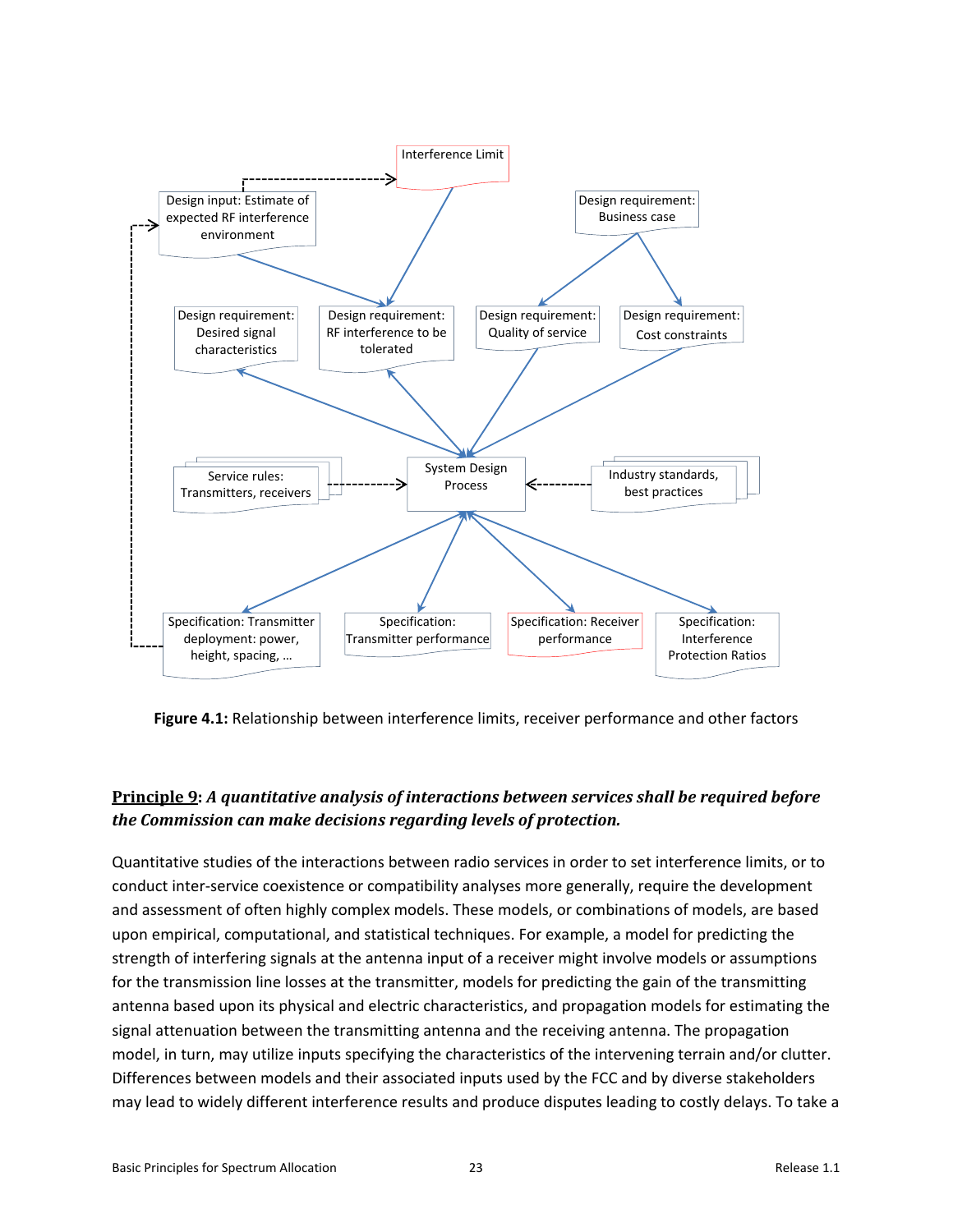simple example, the model for predicting the strength of interfering signals just described may produce widely different results depending upon the assumptions regarding clutter along the intervening path(s), even if the model is otherwise identical.

### **Recommendation: Transparency & Reproducibility**

As explained in more detail below, transparency and the reproducibility that it enables is (a) the essence of the scientific method, (b) a cornerstone of evidence‐based decision‐making and (c) critical to the improvement and refinement of interference models and studies including more sophisticated consideration of risk.

Reproducibility and thus credibility requires transparency about all the key elements of an analysis, including assumptions, model structure (e.g. formulas), data sets, and computation (e.g. computer code). It also applies to other technical activities such as testing, where the repeatability and verifiability of a testing regime and the results obtained can contribute to confidence in the regulatory outcome.

Given the ever-growing importance and complexity of these empirically-, computationally-, and statistically‐based interference modeling techniques, the TAC therefore recommends that the FCC improve the transparency and reproducibility of the interference analyses underlying its major spectrum management policy and regulatory decisions.

Similarly, the TAC recommends that the FCC require or otherwise incentivize stakeholders and other participants in major spectrum management proceedings to provide comparable transparency and reproducibility in their pleadings and deliverables. As part of its work on Risk Informed Interference Analysis (RIIA), the Spectrum and Receiver Performance Working Group of the TAC discovered a lack of transparency in some of the past interference studies that regulators and policymakers have relied upon in making important spectrum allocation and assignment decisions. While this lack of transparency does not necessarily mean that the results of the studies or the decisions that relied upon them are flawed, the absence of adequate transparency produces at least two problems:

First, the essence of the scientific method is reproducibility. That is, enough information should be provided about an experiment or analysis so that the results can be validated by other researchers. Without adequate empirical, computational, and statistical information<sup>20</sup> on the research, it is difficult or impossible for other researchers to validate the results of the interference studies even though the results may have serious impact in terms of economic and social consequences and the safety of life and property. In short, in spectrum management, fact‐ or evidence‐based policymaking is dependent upon transparency.

Second, transparency is critical to improving and refining models and studies that are based upon the empirical, computational, and statistical techniques described immediately above. With transparency, other researchers have the ability to identify, e.g., through sensitivity analyses, areas where

<sup>20</sup> For a more complete discussion of these terms see Victoria Stodden, *2014: What Scientific Idea is Ready for Retirement?,*  EDGE, (November 2, 2015)*,* https://edge.org/response‐detail/25340.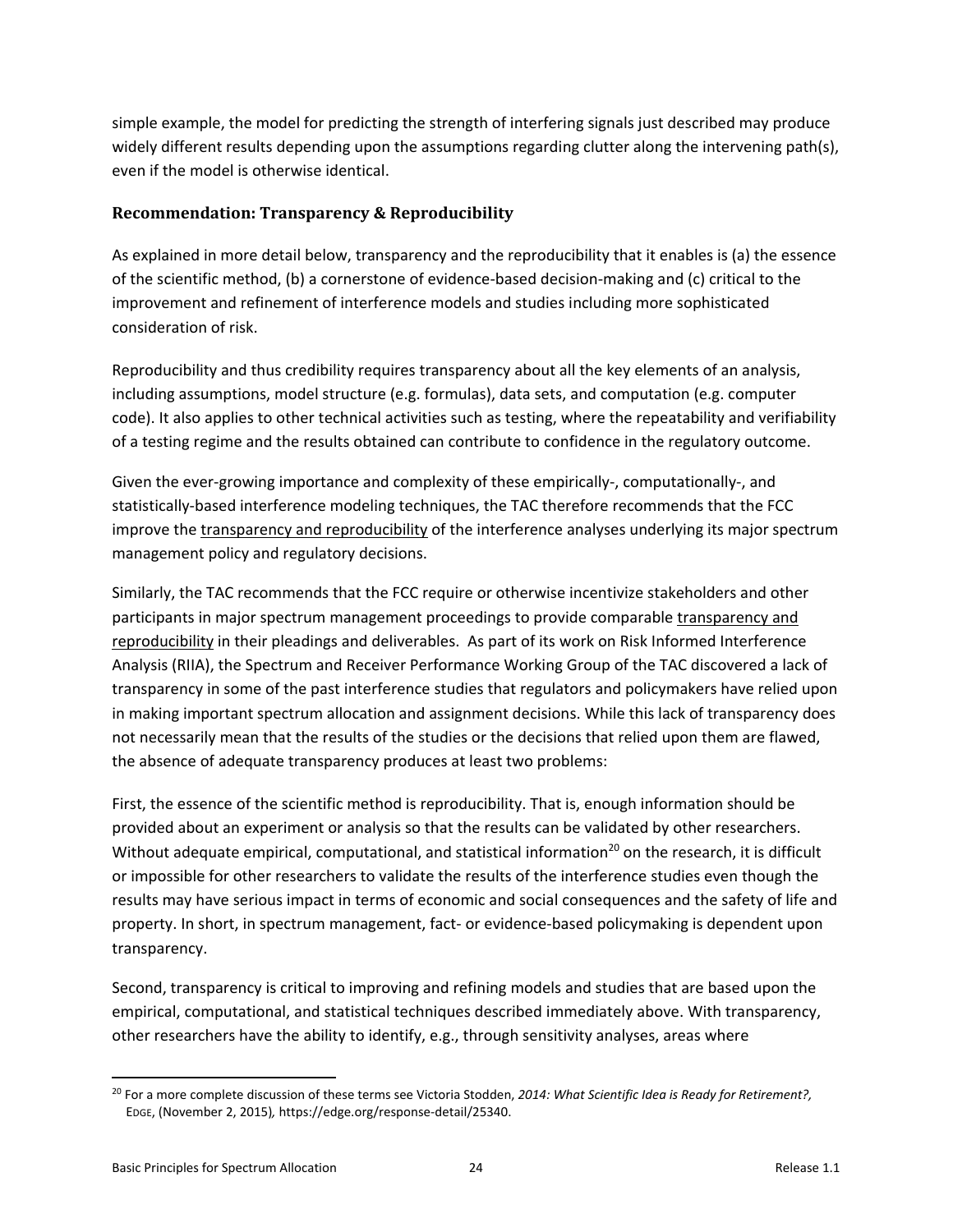improvements in interference models would have the greatest impact and, as in the case of the Working Group's efforts on RIIA, where the risk of harmful interference is particularly high or low. In short, transparency is essential in promoting improvements in interference analysis techniques.

Based upon these two findings, the Working Group came to the initial conclusion that the FCC should improve the transparency of the interference analyses underlying its major spectrum management policy and regulatory decisions and, similarly, that it require stakeholders and other participants in major spectrum management proceedings to provide comparable transparency in their pleadings. In reaching this initial conclusion, the Working Group observed that opaque (rather than transparent) differences between models, their embedded algorithms, and their associated inputs as used by diverse stakeholders with varied interests have led to widely different interference results and produced bitter disputes leading to costly delays.

While the Working Group recognized that the primary role of the TAC is to provide technical rather than legal analysis and advice, it did observe that its conclusion regarding transparency appeared to be consistent with the Office of Management and Budget (OMB) Guidelines for Ensuring and Maximizing the Quality, Objectivity, Utility, and Integrity of Information Disseminated by Federal Agencies.<sup>21</sup> For example, the OMB Guidelines are intended to ensure that influential scientific, financial, or statistical information disseminated by agencies is sufficiently transparent in terms of data and methods of analysis that it would be feasible for a replication to be conducted.

In the Guidelines, OMB observes that:

The primary benefit of public transparency is not necessarily that errors in analytic results will be detected, although error correction is clearly valuable. The more important benefit of transparency is that the public will be able to assess how much an agency's analytic result hinges on the specific analytic choices made by the agency. Concreteness about analytic choices allows, for example, the implications of alternative technical choices to be readily assessed. This type of sensitivity analysis is widely regarded as an essential feature of high quality analysis, yet sensitivity analysis cannot be undertaken by outside parties unless a high degree of transparency is achieved. The OMB guidelines do not compel such sensitivity analysis as a necessary dimension of quality, but the transparency achieved by reproducibility will allow the public to undertake sensitivity studies of interest.

In reviewing the OMB Guidelines, the Working Group noted that the FCC's implementation of the Guidelines reflected the same notions of transparency and reproducibility.<sup>22</sup>

<sup>&</sup>lt;sup>21</sup> Guidelines for Ensuring and Maximizing the Quality, Objectivity, Utility, and Integrity of Information Disseminated by Federal Agencies; Final Guidelines (corrected), 67 Fed. Reg. 8452 (February 22, 2002), *available at* https://www.whitehouse.gov/sites/default/files/omb/fedreg/reproducible2.pdf.

*<sup>22</sup> Implementation of Guidelines for Ensuring and Maximizing the Quality, Objectivity, Utility, and Integrity of Information Pursuant to Section 515 of Public Law No. 105‐554,* FCC 02‐277, Information Quality Guidelines (adopted Oct. 4, 2002), *available at* https://apps.fcc.gov/edocs\_public/attachmatch/FCC‐02‐277A1.pdf.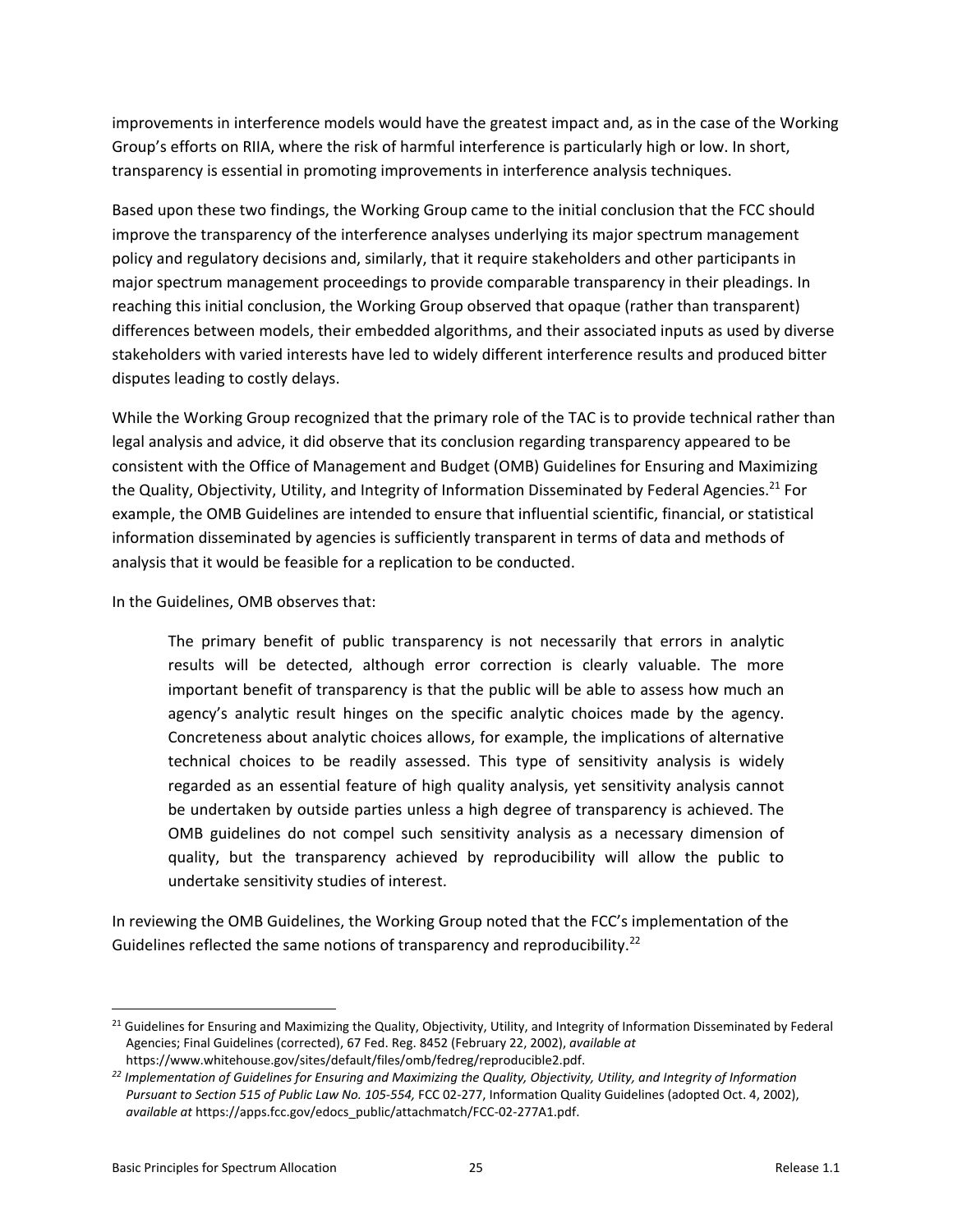The Working Group also observed that its conclusions regarding the benefits of transparency is entirely consistent with the Commission's existing policies of requiring that advocates provide detailed information about cost models in the context of Universal Service. That requirement arises from the 2011 *USF/ICC Transformation Order,* which encouraged stakeholders to participate in the process of determining the design and operation of the cost model governing Phase II of the Connect America Fund  $(CAF)$ .  $23$ 

In the referenced Order, the Commission also cited a previous statement it had made that "all underlying data, formulae, computations, and software associated with the [cost] model must be available to all interested parties for review and comment. All underlying data should be verifiable, engineering assumptions reasonable, and outputs plausible."<sup>24</sup> Finally, the Order promised that before the cost model to be used was implemented, the Wireline Competition Bureau (WCB) would "ensure that interested parties have access to the underlying data, assumptions, and logic of all models under consideration, as well as the opportunity for further comment."<sup>25</sup> It also directed the WCB to "request ... parties to file models for consideration in this proceeding consistent with this Order," implying that advocates of a particular cost model must also make their underlying data and computations available for analysis.26

The Working Group found that Universal Service reform and improved spectrum management are two of the Commission's most important efforts and that transparency and the broad public interest benefits it produces are equally important in both contexts. The Working Group also noted that if, for some reason, the Commission was hesitant to require transparency and reproducibility in the spectrum management/interference analysis context, it could, in an interference dispute, simply note that it would give more weight to evidence presented in a transparent and reproducible form. Doing so would incentivize stakeholders and other participants in major spectrum management proceedings to provide comparable transparency in their pleadings.

## **5. Examples**

It is instructive to consider examples of communications services that have followed the concepts of the principles presented in this paper as well as those that have not.

<sup>23</sup> *Connect America Fund, A National Broadband Plan for Our Future, Establishing Just and Reasonable Rates for Local Exchange Carriers, High‐Cost Universal Service Support,* WC Docket Nos. 10‐90, 07‐135, 05‐337, 03‐109, GN Docket No. 09‐51, CC Docket Nos. 01‐92, 96‐45, WT Docket No. 10‐208, Report and Order and Further Notice of Proposed Rulemaking (adopted Oct. 27, 2011), *available at* https://apps.fcc.gov/edocs\_public/attachmatch/FCC‐11‐161A1\_Rcd.pdf [hereinafter USF/ICC Transformation Order].

<sup>24</sup> *State Forward‐Looking Cost Studies for Federal Universal Service Support,* CC Docket Nos. 96‐45, 97‐160, Notice, 12 FCC Rcd 8915 (1998), *available at* https://transition.fcc.gov/Bureaus/Common\_Carrier/Public\_Notices/1998/da980217.txt.

<sup>25</sup> *USF/ICC Transformation Order,* ¶ 192.

<sup>26</sup> *USF/ICC Transformation Order,* ¶ 192.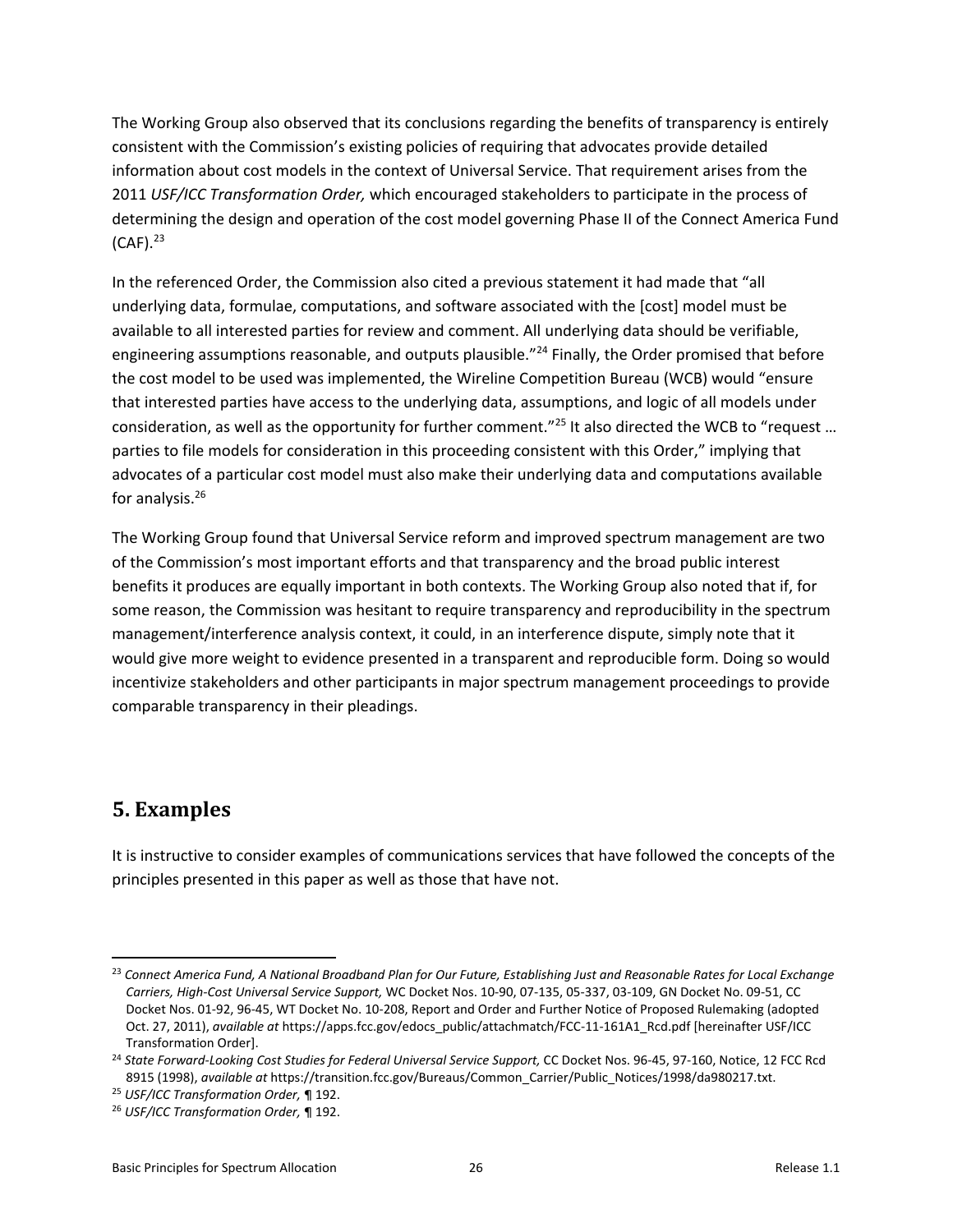### **Example 1:** *The Cellular Near‐Far Problem*

An example of services on adjacent frequency channels working together to minimize the interference between them is found in the cellular industry with regard to the near-far problem. In this case both service providers readily acknowledge the presence of interference with their neighbors and work cooperatively to minimize its effects.

The received signal level of a cellular handset is a function of its location within a cellular system. An example of levels (assuming a 3G system), is shown below;



Figure 5.1: Influence of two cellular base stations on a handset located between them.

Cellular spectrum is usually divided into blocks, which are allocated to multiple operators in the same region. An example is the US 800 MHz Cellular Band, which is divided in two portions, Block A and Block B, as shown below;



Figure 5.2: The layout of the 800 MHz Cellular Band

Cellular Handsets are limited in their ability to reject signals (i.e. Blockers) on adjacent channels. This is termed Adjacent Channel Selectivity (ACS) and defines the Receiver's Blocking Mask in adjacent channels. The typical ACS value for a consumer handset is 33dB. Higher ACS performance impacts the handset cost, size and power consumption (i.e. talk time & standby time), all very sensitive and visible parameters to the consumer and operator.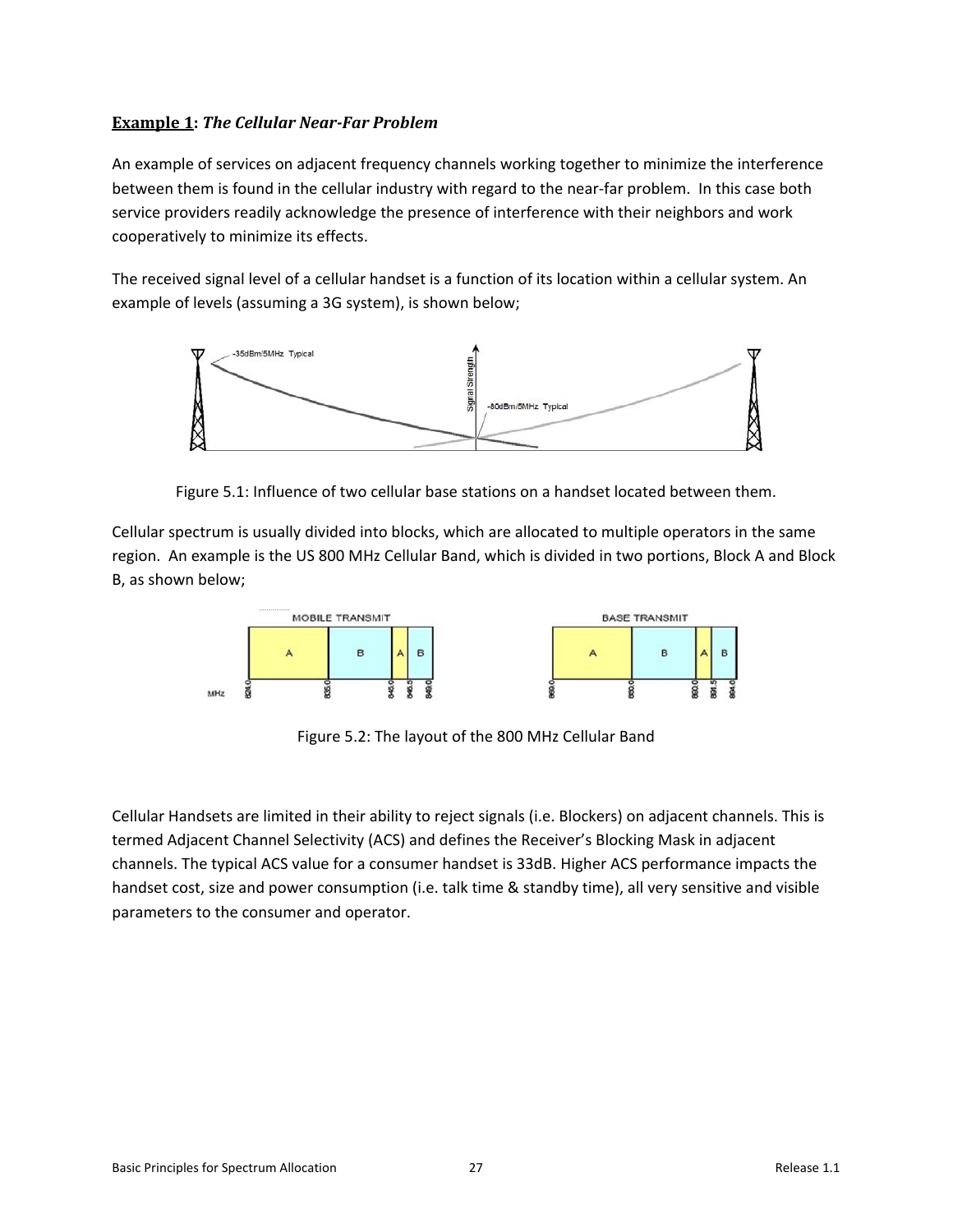

Figure 5.3: A cellular telephone's ACS in the presence of a strong adjacent channel signal.

The potential for exceeding the Handset's ACS ability in split cellular bands can be a common occurrence. An example of such a scenario is shown below, using the heavy black lines to denote the desired signal (from the Handset's perspective) and light gray lines as the service on the adjacent channel.



Figure 5.4: An example of how a cellular telephone's ACS can be exceeded. Whenever the telephone is located nearer to a cellular base station that is transmitting on the adjacent channel than to the cellular base station that is transmitting on the telephone's channel, the potential for interference exists.

This interference is commonly referred to as the "Near‐Far Problem," where the Handset is far from the serving transmitter and near the Transmitter on the adjacent channel. This can occur at the boundary between allocated blocks.

The solution used in the cellular industry is to co-locate the transmitters as shown below. Service providers with adjacent channel allocations negotiate the location of their base stations in order to minimize the near‐far problem.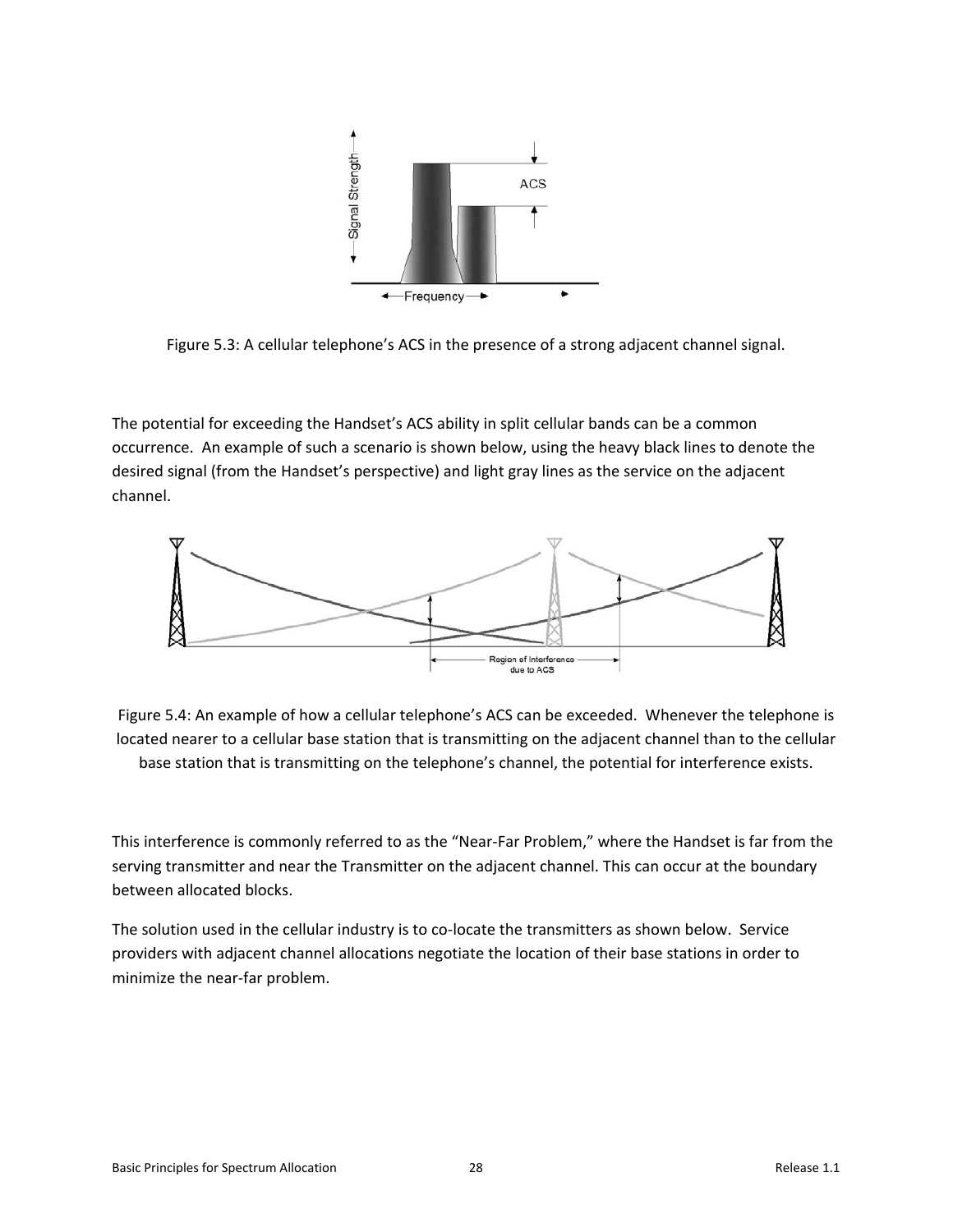

Figure 5.5: An example of how cellular providers cooperate to avoid telephone ACS interference.

### **Example 2:** *Aggregate Interference Analysis for Coexistence*

Some coexistence scenarios need evaluation of aggregate interference to determine the ability of a service to coexist with another in a co-channel or an adjacent channel situation. A recent example of this is the AWS‐3 uplink band, where the LTE uplink occupies the same band as the receivers on earth stations belonging to the meteorological satellite service. This situation was analyzed by NTIA CSMAC WG-1 and has been re-evaluated in a study within the Spectrum and Receiver Performance working group of the FCC TAC. In that situation, the analysis has resulted in the definition of protection zones around the earth stations, such that the sum total of expected interference represented as an I/N ratio from all mobiles connected to AWS‐3 base stations operating in the 1695‐1710 MHz band has been below an acceptable threshold.



Figure 5.6 Aggregate interference effects in aeronautical and satellite services have to account for the effect of multiple co-channel transmitters

More complex scenarios may be imagined for aggregate interference situations. A particularly interesting one is the situation involving the operation of mobile services in the same band or a band adjacent to the aeronautical services or satellite services, where the high altitude receiver is used for receiving ground transmissions or inter‐platform communications. In the case of 5G systems, mobile services may be allocated in the Ku band, in proximity to satellite services or in a co-primary sharing arrangement. Many bands of interest to existing mobile services also coincide with, or are in proximity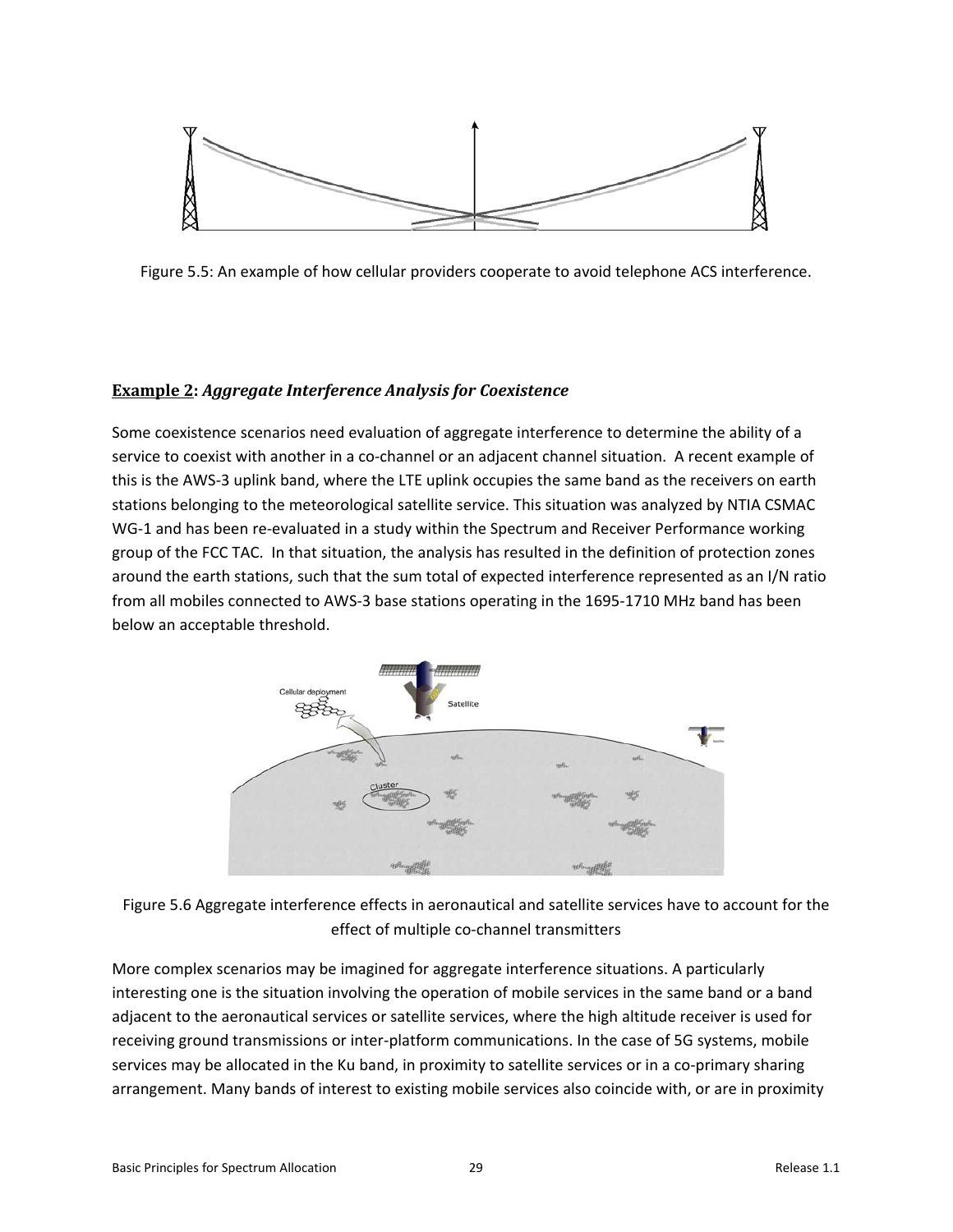to bands allocated to aeronautical sensing and telemetry or satellite services. 5.6 provides an illustration of a typical scenario where city‐scale or town‐scale clusters of mobile cellular deployments are distributed on the surface of the earth, these deployments appearing in view of a satellite or airborne platform. A satellite may have a view of large parts of a country, while a high altitude platform like a drone may be able to receive radio signals from thousands of square kilometers. The aggregate effect of a single cluster on the ground would be to act as a composite secondary antenna that appears at some height in the atmosphere above the deployment. There are many ways to model the effect of many uncoordinated radiators though and the ease of modeling the coexistence scenario must be accounted for. The equivalent virtualized transmitter would have characteristics that must account for the following effects:

- 1. The effect of ground clutter and terrain at the surface, including the variation in deployment density due to population density,
- 2. The expected traffic density in the near term and the expected growth over time,
- 3. In the case of indoor systems, the possible effect of wall loss or the effect of radiators that have a view of the external environment through windows,
- 4. The effect of antenna down tilt, the use of beam forming or sectorization, and the subsequent signal attenuation in directions towards the satellite systems,
- 5. The impact of deployments in cities where intentional radiators may be installed in high rise buildings and the azimuthal orientation of radiators towards the orbits of the satellites or airborne platforms.
- 6. The variation in loading due to realistic traffic models, resulting in a fraction of the deployments radiating energy.
- 7. Atmospheric effects due to low elevation angles from the surface,
- 8. The normalization of propagation models used for the terrestrial system and the high-altitude systems so that there are no discontinuities in the assumptions.

It is essential to bring realism into modeling of coexistence scenarios. The Commission can play a very important role in balancing the biases that creep into analyses provided by vested interests in the industry and to impose a rational approach to risk assessment. Industry can likewise help by providing technical expertise to coexistence studies hosted by the FCC after initial notices of inquiry, where points of disagreement are eliminated and specific agreements reached regarding evaluation methodology. In all these matters, it is useful to have the FCC influence the course of discussions in a way where worst case analyses, when applicable, are used only to determine the consequences of harmful interference, and tested statistical techniques to assess risk are used to perform a thorough assessment of the impact of mixing different services in the same or nearby bands.

## **6. Summary**

We have presented nine basic principles that, when followed while making frequency allocations, will lead to more efficient and effective use of the spectrum. It is in the best interests of both society and users of the spectrum that this be implemented wherever practical.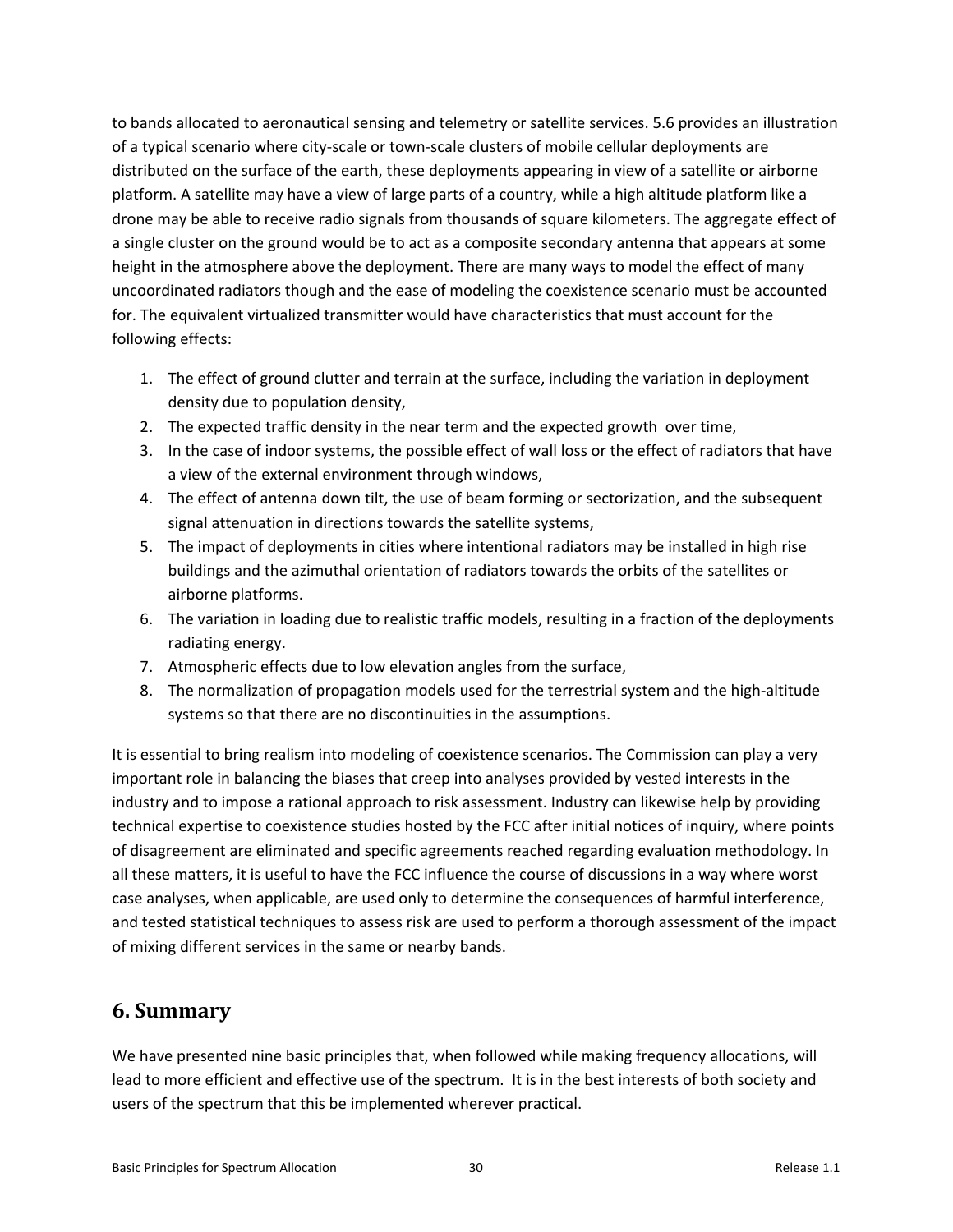The nine principles are categorized into three groups. The first group contains realities of communications physics with respect to interference. If users of the spectrum accept these facts then they are less likely to have unreasonable expectations. The principles make clear that interference is not simply one signal impinging another but is a more complicated relationship between a transmitted signal, the characteristics of a receiver, the frequencies on which both devices operate, the spatial distance between them and the times at which they operate. A very important realization that spectrum users should have is that operating conditions are rarely constant and even if little interference is detected today, varying propagation conditions and new frequency allocations can change that in the future. Systems should be designed to be able to operate properly under expected conditions even if they are not evident right now.

The second group of principles deals with responsibilities of the different services to minimize the effects of interference with each other. The FCC has regulations that require transmitters to limit the amount of their energy that goes outside of their assigned channels. However, such requirements are upper limits of allowable spurious signals. If a transmitter is capable of further decreasing the levels of its spurious emissions then it should do so in order to be a good neighbor to other services. The FCC does not have regulations that require a receiver to reject any other signals in the spectrum but it is in the receiver user's best interest to make use of current technology to minimize interference. Improvements to both types of devices are often expensive to implement, and cost is a valid consideration when planning communications systems. However, if it is decided that interference avoidance now as well as in the future is more important than the additional cost then such design changes should be performed. System design techniques that may not lead to much additional hardware cost can also be considered in order to deal with current or potential future interference. Such techniques affect the operational aspects of the communications and may affect such things as data throughput but if such concessions are acceptable then the ability to withstand interference is enhanced.

The third group of principles is directed toward the FCC. In making decisions about allocating frequencies to services the Commission must consider the capabilities of incumbent services as well as those of the new services. To properly perform their tasks, the regulators need to know as much information about the services as possible. With specific definitions of the operating requirements and behavior of the equipment and systems being used, an optimal choice of frequency allocations that will avoid harmful interference can be made. With sufficient information the FCC can choose the optimal frequency and physical spacing between systems so that maximum use is made of the spectrum while at the same time systems will operate as expected in the presence of the inevitable interference. To protect the services from harm, the same information can be used to calculate interference limits, which would then be used as an objective measure for enforcement purposes.

Considerable calculation is required to arrive at these goals. Many different modeling algorithms exist to help with this process. Every modeling program requires that operating assumptions be made in order to arrive at a prediction of the behavior of systems. The large number of choices of modeling and assumptions often leads to considerable variation in the results. For the FCC to effectively make use of modeling results, the methods and values used to arrive at the results must be presented transparently.